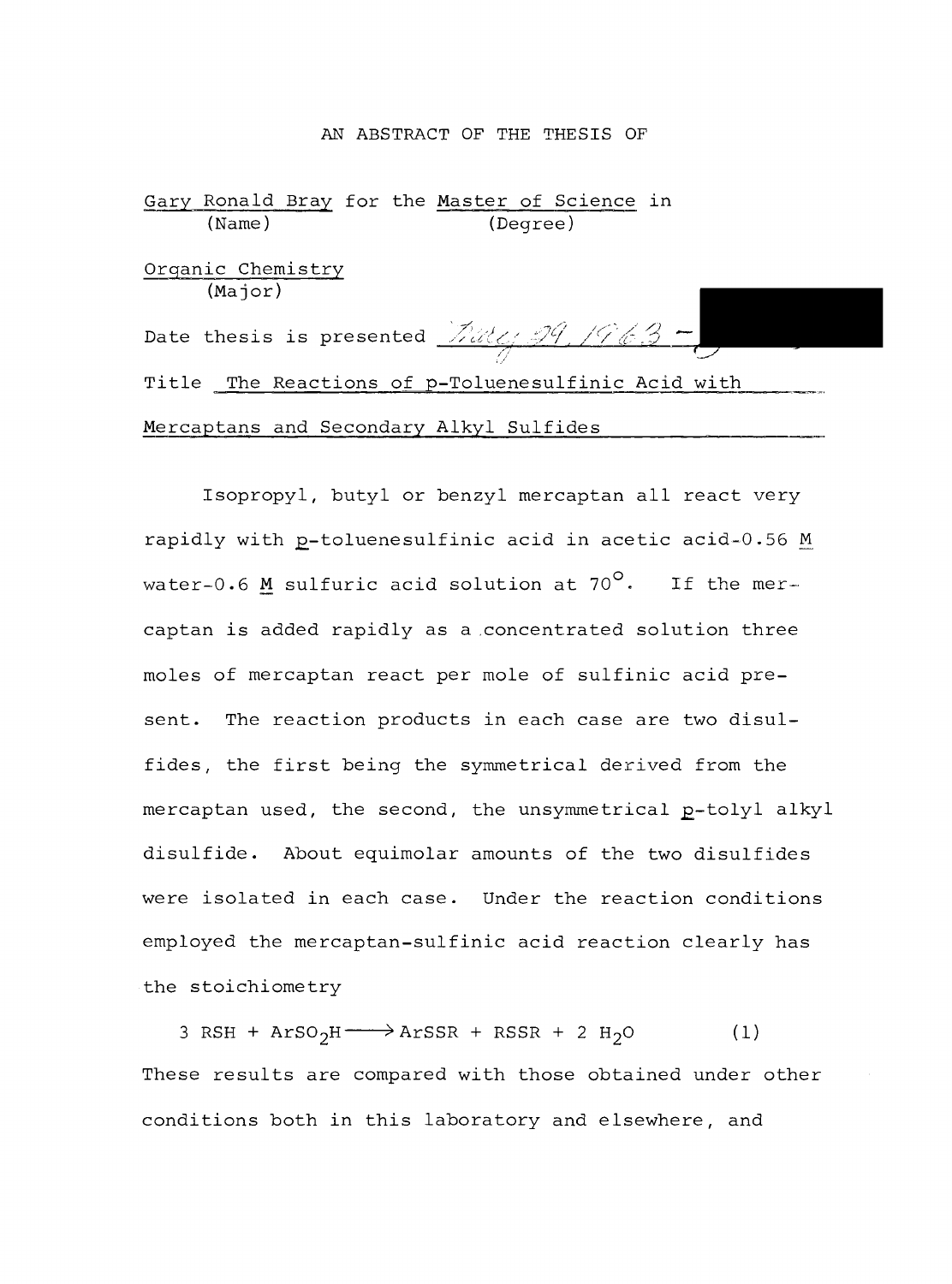some tentative conclusions about the details of the mechanism of the mercaptan -sulfinic acid reaction are outlined.

Recently Kice and Bowers discovered a new reaction of sulfinic acids. This was their reaction with primary alkyl sulfides. For p-toluenesulfinic acid and a primary alkyl sulfide this reaction has the stoichiometry shown below,

5 Ar SO<sub>2</sub>H + (RCH<sub>2</sub>)<sub>2</sub>S  $\longrightarrow$  2 ArSO<sub>2</sub>SAr + ArSO<sub>2</sub>SCH<sub>2</sub>R (2) + RCHO + 3  $H_2O$ 

It was of interest to determine if this unusual cleavage of a sulfide could be extended to sec-alkyl sulfides.

Studies in the present thesis show that both isopropyl and sec-octyl sulfide react about as readily as primary alkyl sulfides with p-toluenesulfinic acid. Acetone and 2- octanone have been identified as products of their respective reactions. The yields of p-tolyl p-toluenethiolsulfonate obtained in each case are in agreement with the stoichiometry of equation 2, but the expected secalkyl p-toluenethiolsulfonate has so far not been isolated. It is thought that this may well be due to its decomposing during the work-up procedure used. However, further study is needed before any definite conclusion can be drawn on this last point.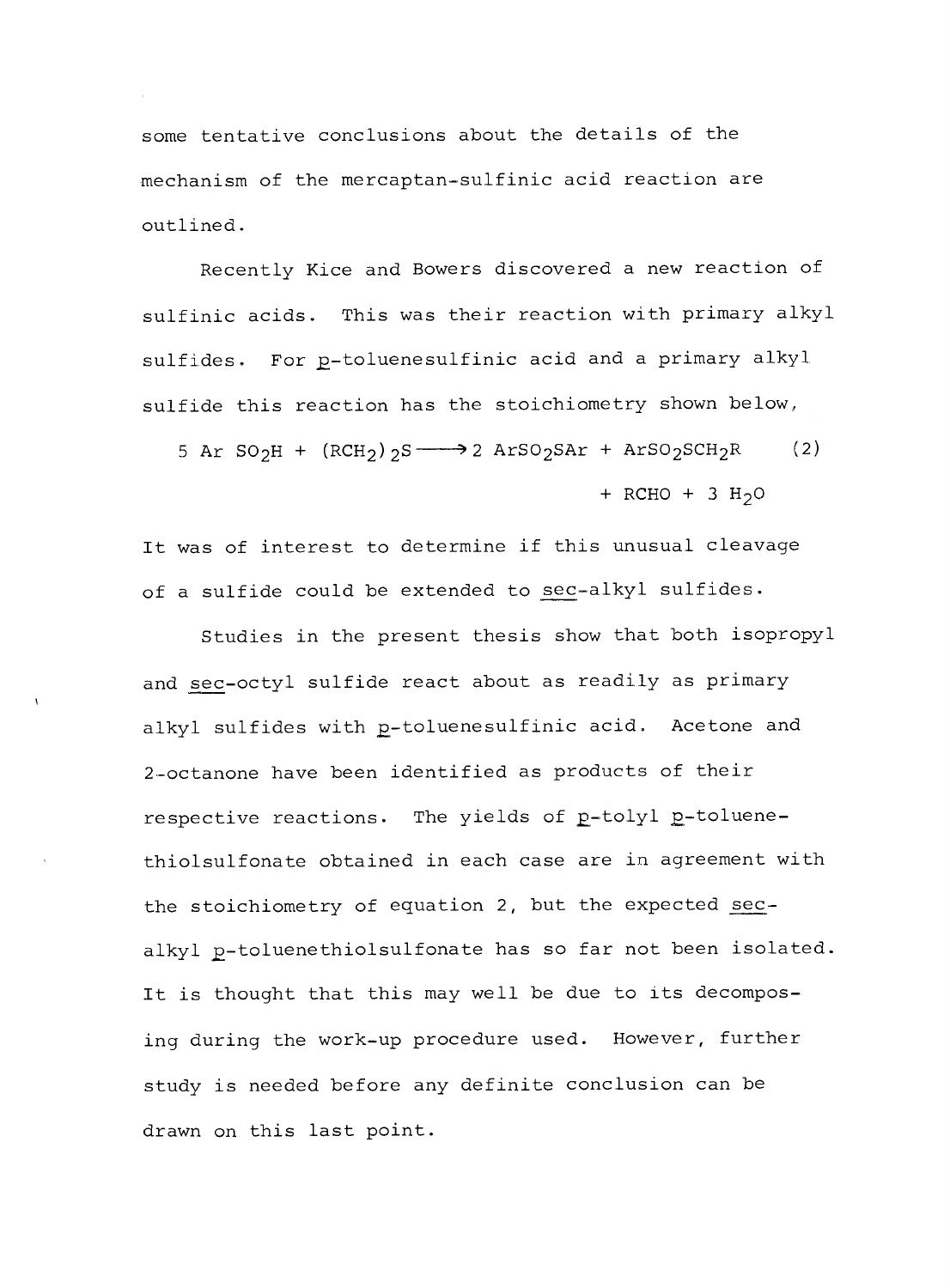## THE REACTIONS OF **p-TOLUENESULFINIC ACID** WITH MERCAPTANS AND SECONDARY ALKYL SULFIDES

by

GARY RONALD BRAY

A THESIS

submitted to

OREGON STATE UNIVERSITY

in partial fulfillment of the requirements for the degree of

MASTER OF SCIENCE

August 1963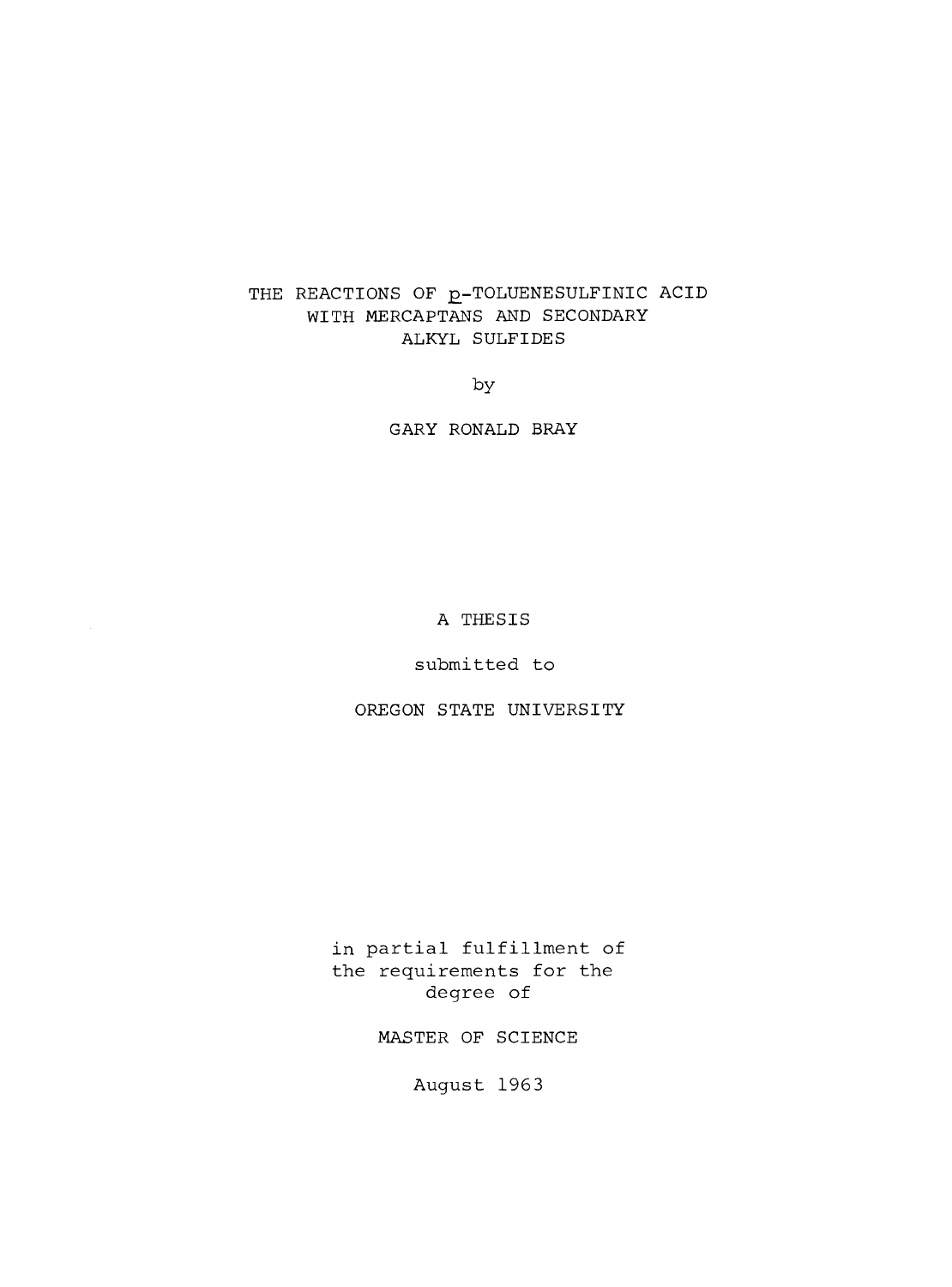APPROVED:



Dean of Graduate School

Date thesis is presented  $\cancel{f\mathcal{H}}\phi\rightarrow\mathcal{H}\rightarrow\mathcal{H}$ Typed by Ola Gara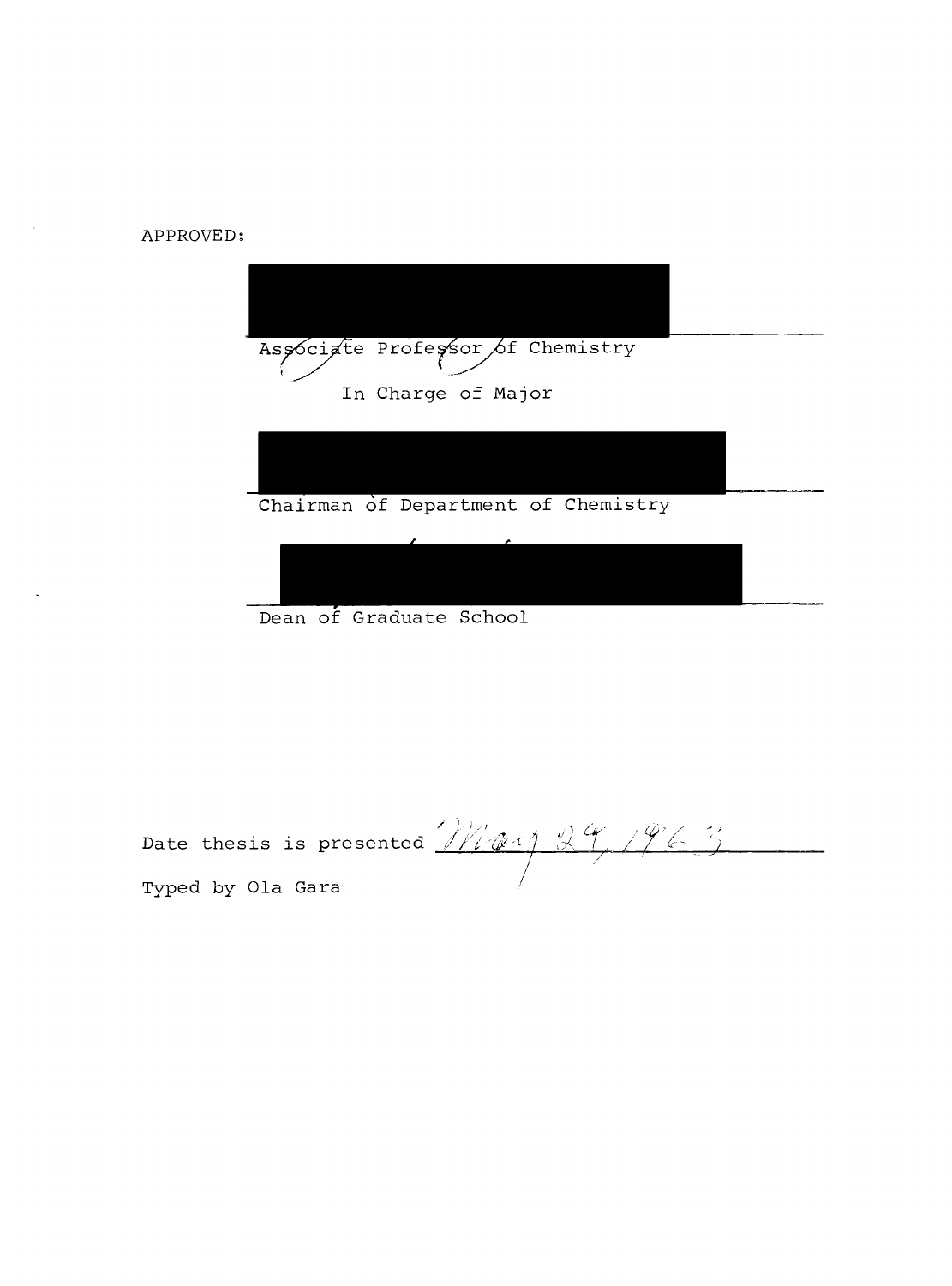## TABLE OF CONTENTS

## Page

| Introduction                                                                                                                                                                 | $\mathbf 1$ |
|------------------------------------------------------------------------------------------------------------------------------------------------------------------------------|-------------|
| Results                                                                                                                                                                      | 7           |
| Reaction of Mercaptans with p-                                                                                                                                               |             |
| Toluenesulfinic Acid<br>p-Toluenesulfinic Acid-Butyl                                                                                                                         | 7           |
| Mercaptan<br>p-Toluenesulfinic Acid-Isopropyl                                                                                                                                | 8           |
| Mercaptan<br>p-Toluenesulfinic Acid-Benzyl                                                                                                                                   | 8           |
| Mercaptan<br>The Reaction of Secondary Alkyl Sulfides with                                                                                                                   | 9           |
| p-Toluenesulfinic Acid                                                                                                                                                       | 10          |
| p-Toluenesulfinic Acid-Isopropyl Sulfide                                                                                                                                     | 11          |
| p-Toluenesulfinic Acid-2-Octyl Sulfide                                                                                                                                       | 12          |
|                                                                                                                                                                              |             |
| Discussion                                                                                                                                                                   | 14          |
| The Mercaptan-Sulfinic Acid Reaction<br>$\sim$ $\sim$ $\sim$ $\sim$<br>The Secondary Alkyl Sulfide-Sulfinic                                                                  | 14          |
| Acid Reaction                                                                                                                                                                | 20          |
| Experimental $\cdots$                                                                                                                                                        | 23          |
| Materials<br>Product Study of the Sulfinic Acid-                                                                                                                             | 23          |
| Mercaptan Reaction General Procedure                                                                                                                                         | 25          |
| n-Butyl Mercaptan-p-Toluenesulfinic Acid                                                                                                                                     | 27          |
| Isopropyl Mercaptan-p-Toluenesulfinic                                                                                                                                        |             |
| Acid<br>$\sim$ $\sim$ $\sim$ $\sim$ $\sim$ $\sim$                                                                                                                            | 29          |
| Benzyl Mercaptan-p-Toluenesulfinic Acid                                                                                                                                      | 30          |
| Product Study of the Sulfinic Acid-Secondary                                                                                                                                 |             |
| Alkyl Sulfide Reaction General Procedure                                                                                                                                     | 32          |
|                                                                                                                                                                              |             |
| Isopropyl Sulfide-p-Toluenesulfinic Acid                                                                                                                                     | 33          |
| 2-Octyl Sulfide-p-Toluenesulfinic Acid                                                                                                                                       | 33          |
| Summary<br>$\begin{array}{cccccccccccccc} \bullet & \bullet & \bullet & \bullet & \bullet & \bullet & \bullet & \bullet & \bullet & \bullet & \bullet & \bullet \end{array}$ | 34          |
| Bibliography                                                                                                                                                                 | 36          |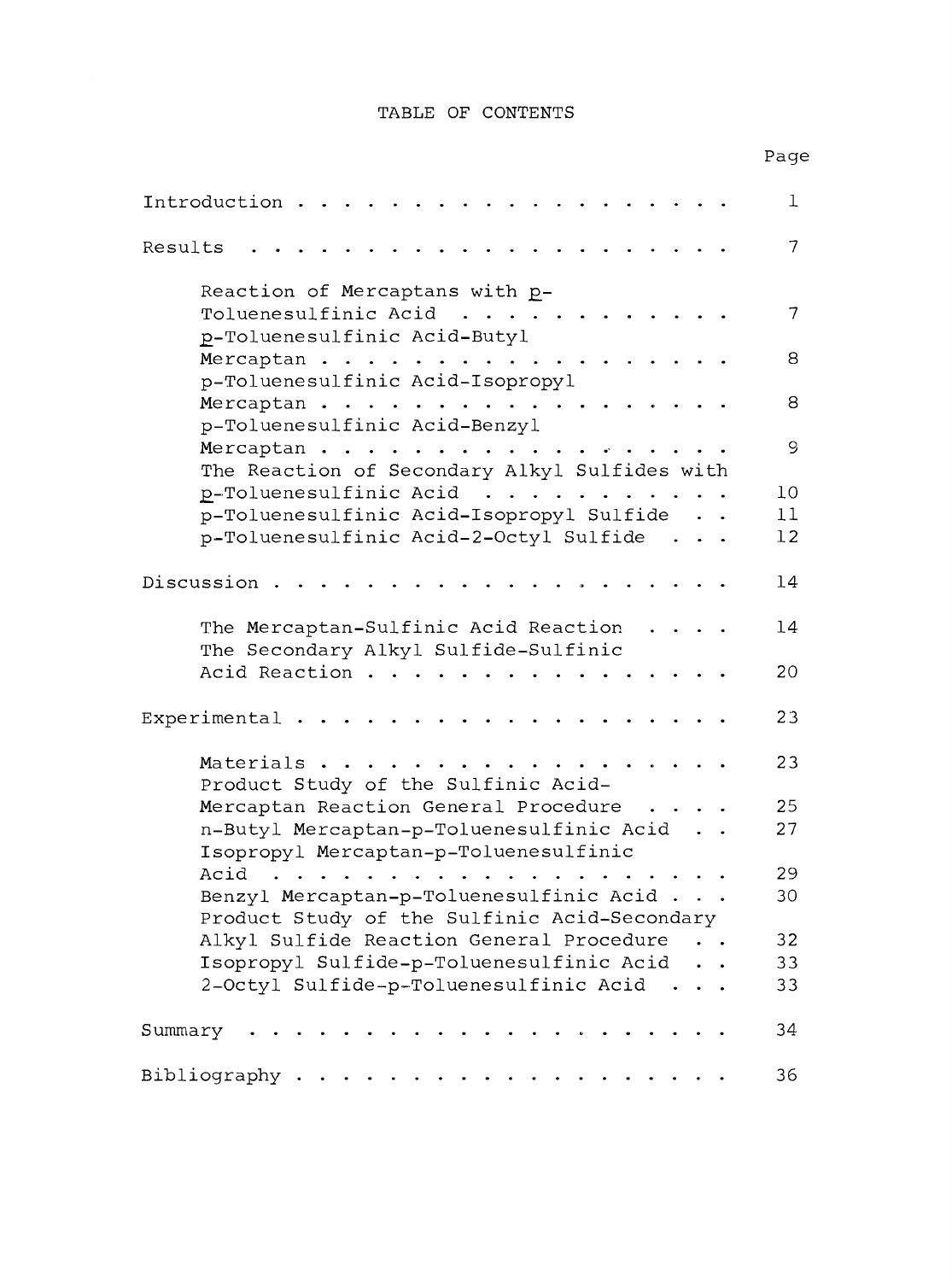## THE REACTIONS OF p-TOLUENESULFINIC ACID WITH MERCAPTANS AND SECONDARY ALKYL SULFIDES

#### INTRODUCTION

Sulfinic acids have been reported as early as 1860 by Kalle (13) and again in 1861 by Kolbe (13). Several aliphatic and many aromatic sulfinic acids are known. The lower molecular weight sulfinic acids are unstable as the free acid and decompose rapidly, but these same acids are stable as salts. The aromatic sulfinic acids in general are more stable than the aliphatic acids. Some aromatic acids are stable enough to be stored for a considerable period of time as the free acid, provided they are kept in the dark at low temperatures. However, on standing at room temperatures these same acids will undergo disproportionation to sulfonic acid, water, and thiolsulfonate This reaction was first reported by R. Otto (6) in 1868. The reaction is as follows:

3 R-SO<sub>2</sub>H- $\longrightarrow$  R-SO<sub>2</sub>S-R + R-SO<sub>3</sub>H + H<sub>2</sub>O (1) The mechanism of this reaction was first investigated in some detail by Kice and Bowers. In the course of this work Kice and Bowers (6) discovered two previously unreported reactions of sulfinic acids, one a reaction with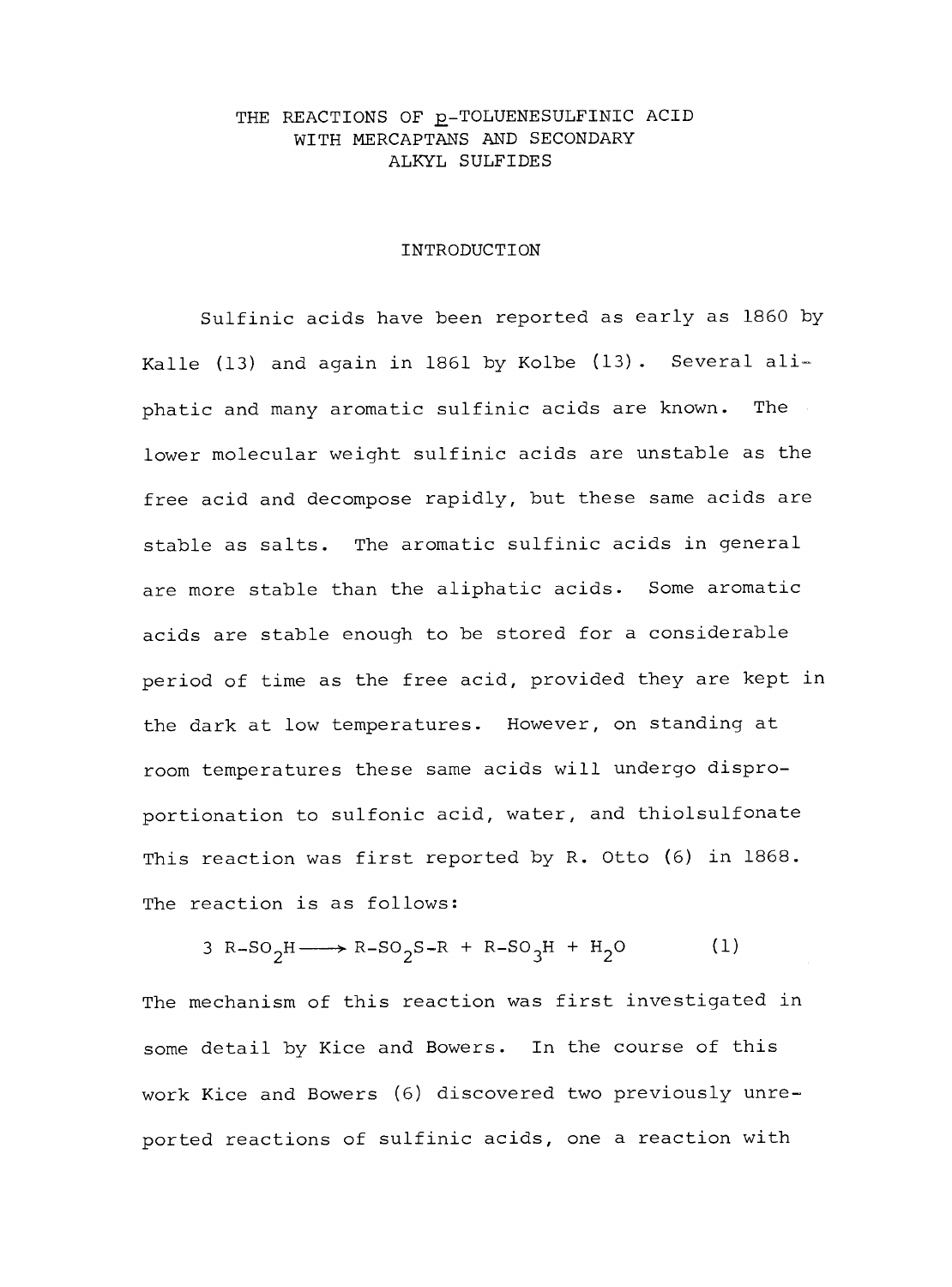disulfides, and the other with primary alkyl sulfides.

The reaction of p-tolyl disulfide with p-toluenesulfinic acid is as follows:

$$
4 \text{ ArSO}_2\text{H} + \text{ArSSAr} \longrightarrow 3 \text{ ArSO}_2\text{SAT} + 2 \text{ H}_2\text{O} \tag{2}
$$

$$
Ar = p - CH_3C_6H_4 -
$$

In moist acetic acid containing moderate amounts of added sulfuric acid this reaction predominates strongly over the normal disproportionation of sulfinic acid. The dependence of the rate on the various reaction variables suggests a mechanism in which ion I, formed in the equilibrium shown in equation 3, undergoes rate -determining decomposition by reactions 4a and 4b.

CD G ArSO2 H + ArSSAr + H <sup>&</sup>lt; <sup>&</sup>gt;ArSI -S-Ar + H20 <sup>y</sup><sup>I</sup>O S-Ar (3)

$$
\begin{array}{ccc}\n\oplus & & \downarrow \\
\text{ArS-SAr} & & \downarrow \\
\downarrow & & \downarrow \\
0 & \text{SAT} & & \downarrow \\
0 & & & \end{array}
$$
\n(4a)

 $\mathbf T$ 

$$
ATSSAr + Ar-S-S-Ar
$$
\n
$$
\begin{array}{ccc}\n\text{(*)} & & \text{(*)} \\
\downarrow & & \text{Ar}-S-SAr & & \text{Ar}-S-SAr \\
\downarrow & & \text{Ar}-S-SAr & & \text{Ar} \\
\downarrow & & \text{Ar} & & \text{III} \\
\downarrow & & & \text{Ar} & & \text{III}\n\end{array}
$$
\n
$$
(4b)
$$

Kice and Bowers suggested that the final products were then formed as follows. Both the sulfenium ion ArS $^\cup$  and ion III were thought to react with sulfinic acid to form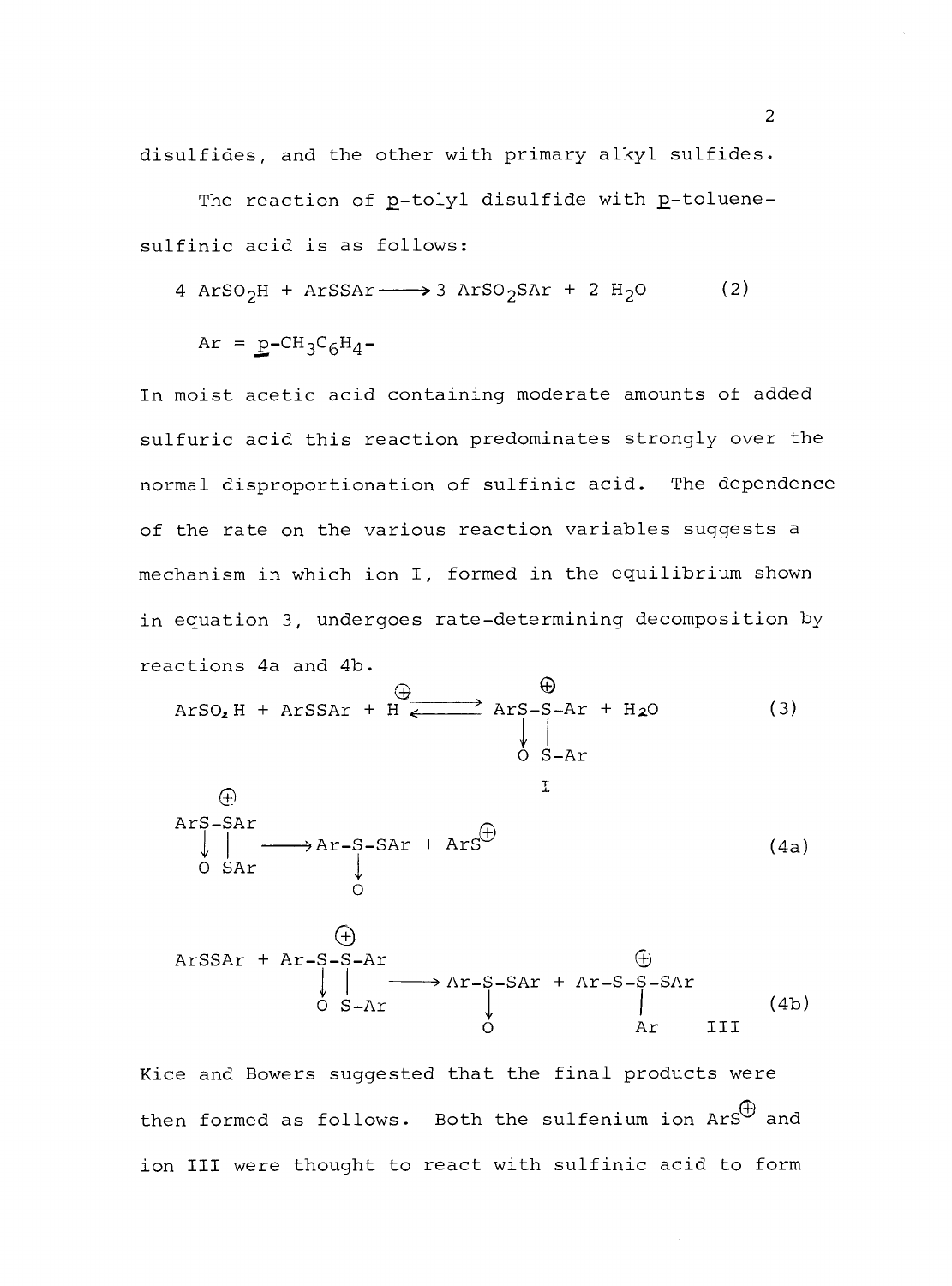thiolsulfonate.

$$
ArS^{\bigoplus} + ArSO_2^H \longrightarrow ArSO_2\text{SAT} + H^{\bigoplus}
$$
 (4c)

$$
III + \text{ArSO}_2H \longrightarrow \text{ArSO}_2\text{SAT} + \text{ArSSAr}
$$

$$
\begin{array}{cccc}\texttt{This} & \texttt{This} & \texttt{This} & \texttt{This} & \texttt{This} & \texttt{This} & \texttt{This} & \texttt{This} & \texttt{This} & \texttt{This} & \texttt{This} & \texttt{This} & \texttt{This} & \texttt{This} & \texttt{This} & \texttt{This} & \texttt{This} & \texttt{This} & \texttt{This} & \texttt{This} & \texttt{This} & \texttt{This} & \texttt{This} & \texttt{This} & \texttt{This} & \texttt{This} & \texttt{This} & \texttt{This} & \texttt{This} & \texttt{This} & \texttt{This} & \texttt{This} & \texttt{This} & \texttt{This} & \texttt{This} & \texttt{This} & \texttt{This} & \texttt{This} & \texttt{This} & \texttt{This} & \texttt{This} & \texttt{This} & \texttt{This} & \texttt{This} & \texttt{This} & \texttt{This} & \texttt{This} & \texttt{This} & \texttt{This} & \texttt{This} & \texttt{This} & \texttt{This} & \texttt{This} & \texttt{This} & \texttt{This} & \texttt{This} & \texttt{This} & \texttt{This} & \texttt{This} & \texttt{This} & \texttt{This} & \texttt{This} & \texttt{This} & \texttt{This} & \texttt{This} & \texttt{This} & \texttt{This} & \texttt{This} & \texttt{This} & \texttt{This} & \texttt{This} & \texttt{This} & \texttt{This} & \texttt{This} & \texttt{This} & \texttt{This} & \texttt{This} & \texttt{This} & \texttt{This} & \texttt{This} & \texttt{This} & \texttt{This} & \texttt{This} & \texttt{This} & \texttt{This} & \texttt{This} & \texttt{This} & \texttt{This} & \texttt{This} & \texttt{This} & \texttt{This} & \texttt{This} & \texttt{This} & \texttt{This} & \texttt{This} & \texttt{This} & \texttt{This} & \texttt{This} & \texttt{This} & \texttt{This} & \texttt{This} & \texttt{This} & \texttt{This} & \texttt{This} & \texttt{This} & \texttt{This} & \texttt{This} & \texttt{This
$$

readily to thiolsulfonates and disulfides (14); it was suggested that this occurred here as well.

$$
2 \text{ Arg-SAr} \longrightarrow \text{Arg} \, 2 \, \text{SAr} + \text{Arg} \, 2 \tag{5}
$$

This mechanism would give a total stoichiometry as shown in equation 2, in agreement with the experimental findings.

This raises the possibility that other divalent sulfur compounds  $(X-S-Y)$  might form ions ArS(O) $\bigoplus_{SXY}$  with sulfinic acid and that these ions could decompose to various products. This was found to be true with primary alkyl sulfides. Again a reaction was found which strongly predominated over the normal disproportionation reaction. This reaction was first order in sulfinic acid and sulfide, and showed the same dependence as the disulfide reaction on water and strong acid concentration. During the course of the reaction one of the alkyl groups of the sulfide was cleaved and oxidized to the corresponding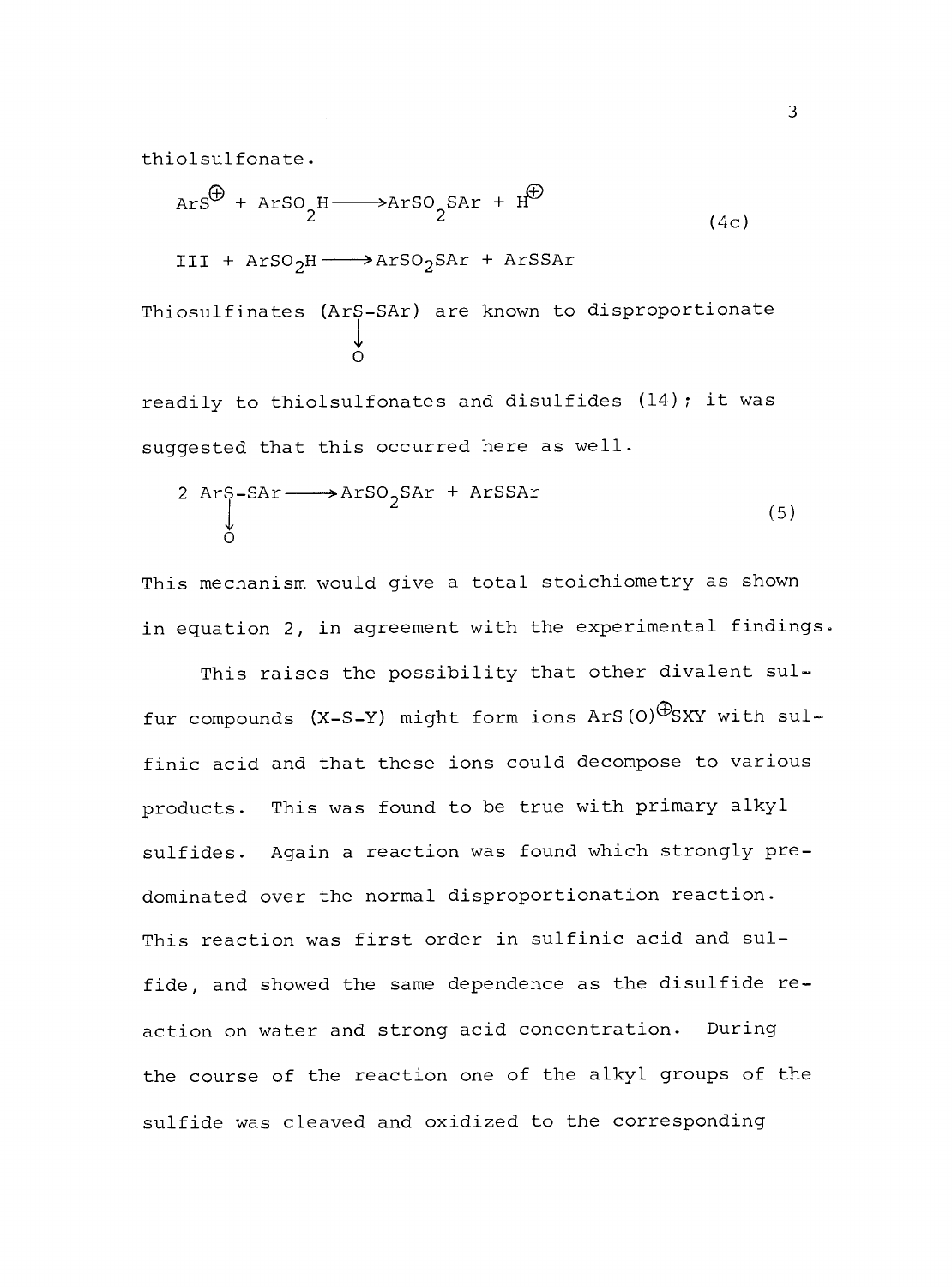aldehyde. The kinetic results show that the reaction involves a mechanism in which ion IV is formed in the equilibrium in equation 6 from a sulfide and sulfinic acid and then undergoes rate-determining unimolecular decomposition (eq. 6) .

$$
Arg_{2}H + (RCH_{2})_{2}S \xrightarrow{\text{Pr}} Arg-S \xrightarrow{\text{Pr}} H_{2}O
$$
\n(6)



It was originally suggested that this decomposition yielded an aldehyde as shown below.



An alternative path is possible as shown in equation 7b. To decide between these two paths, the deuterated sulfide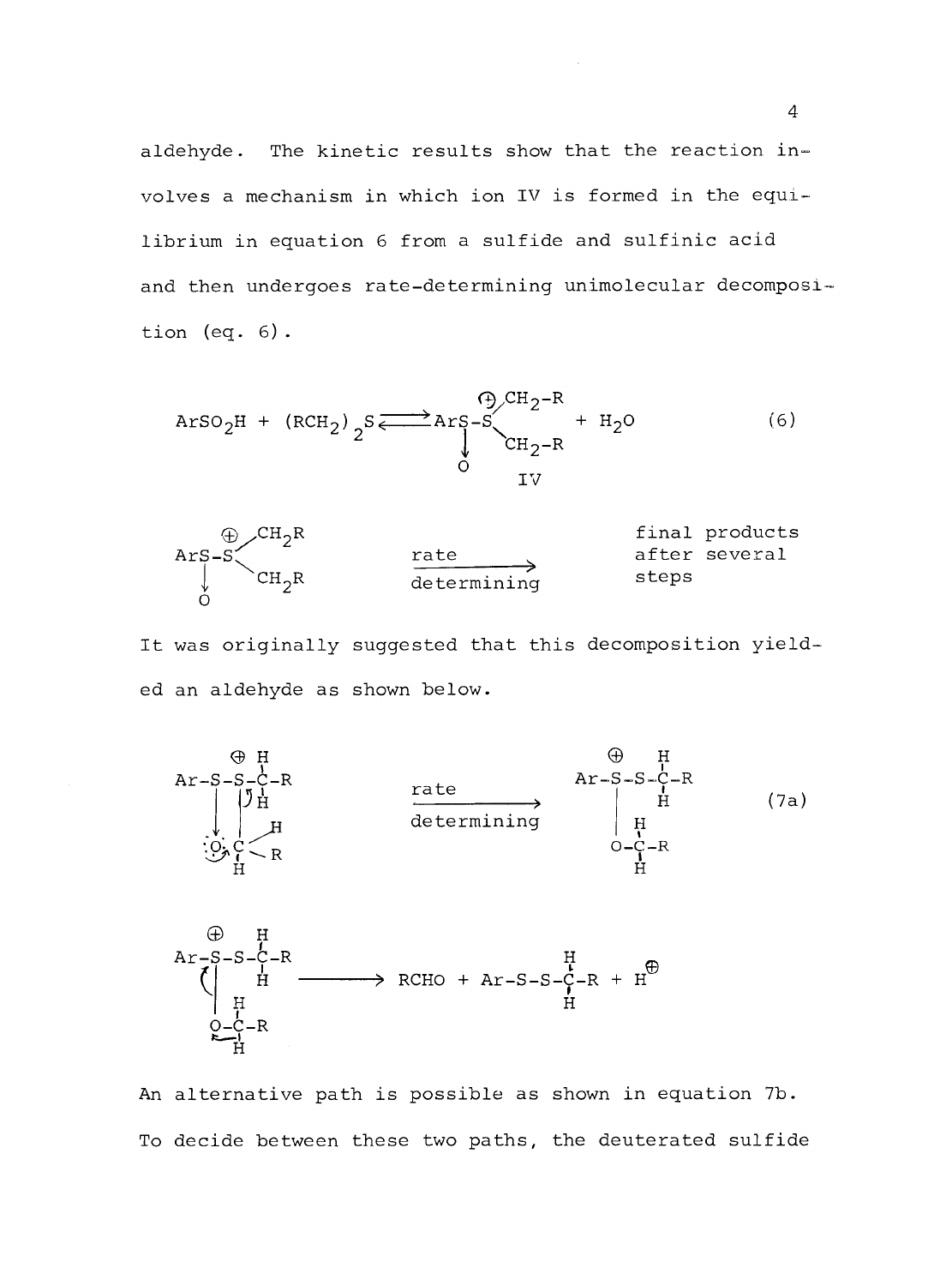$(C_6H_5CD_2)$ <sub>2</sub>S, was synthesized (9) and subjected to kinetic study in the sulfide-sulfinic acid reaction (9). The deuterated compound was found to react with p-toluenesulfinic acid at only about one-fifth the rate observed for benzyl sulfide. A kinetic isotope effect of this size requires that the carbon-deuterium bond be broken in the rate -determining step.



This occurs in equation 7b but not in equation 7a. It is therefore evident that equation 7b is the rate -determining step of the sulfide-sulfinic acid reaction. It has also been shown (9) that the ion formed in this reaction (RCH =  $\text{SCH}_2$ R) undergoes almost instantaneous hydrolysis to the aldehyde and mercaptan as shown in equation 8, with the mercaptan then reacting almost as rapidly with some of the sulfinic acid remaining.

$$
RCH = \overset{\bigoplus}{SCH}_2R + H_2O \longrightarrow RCHO + RCH_2SH + H \overset{\bigoplus}{H}
$$
 (8)

This last result makes it important to learn what sorts of products are formed when mercaptans react with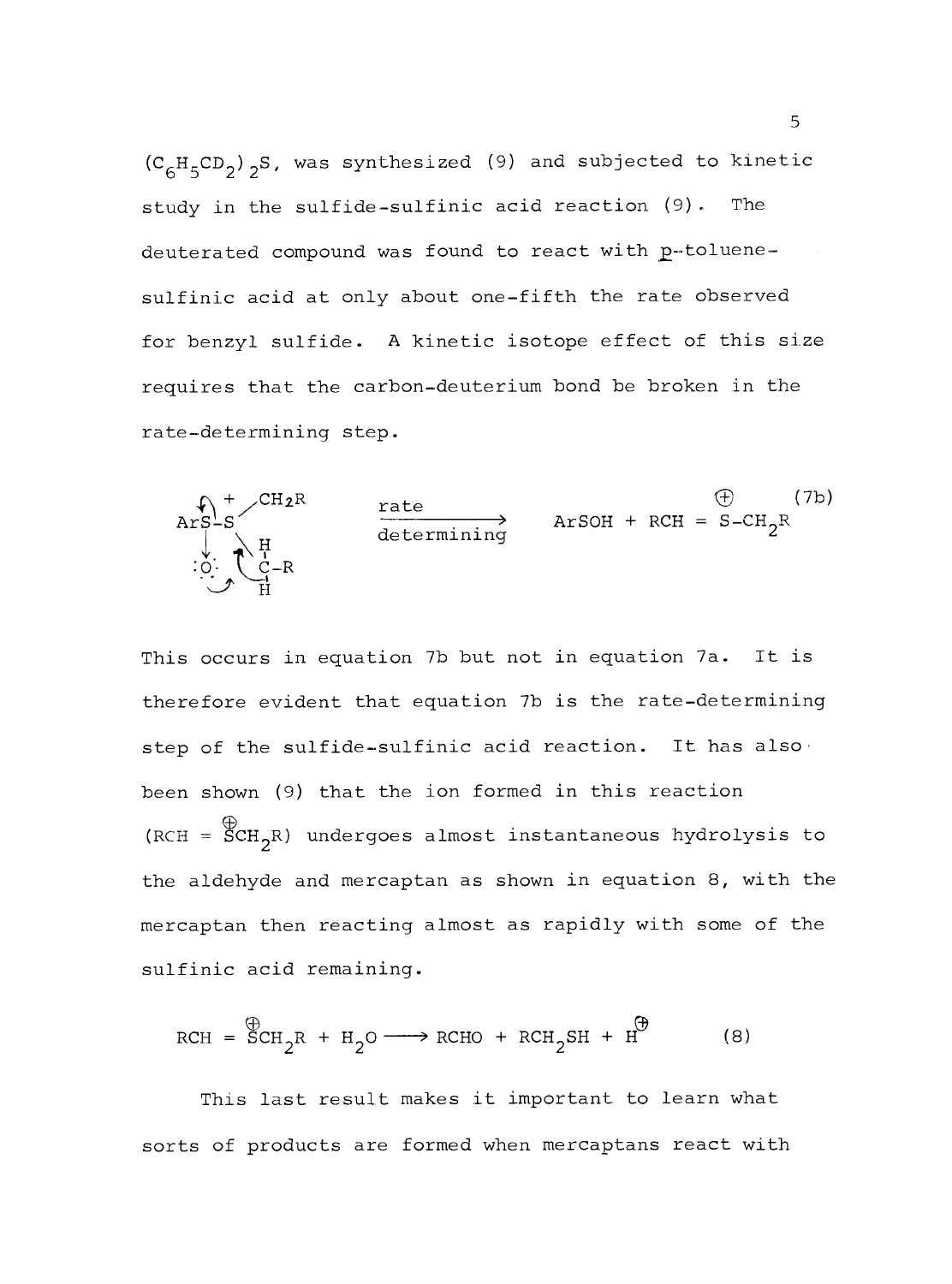sulfinic acids. Obviously, this knowledge is essential for a complete understanding of the sulfide-sulfinic acid reaction. Despite the ease with which these substances react with each other under the proper conditions, there is practically nothing in the literature pertaining to this reaction, and the reaction has apparently never been studied under the conditions employed for the sulfidesulfinic acid reaction. Therefore, the reaction of  $p$ toluenesulfinic acid with some representative mercaptans has been investigated in acetic acid, and the results form one part of this thesis.

Also for more complete understanding of the sulfidesulfinic acid reaction it was of interest to determine whether a secondary alkyl sulfide would undergo the same general type of reaction shown by the primary alkyl sulfide. Therefore product studies of the reactions of  $p$ toluenesulfinic acid with isopropyl and 2 -octyl sulfides were conducted. These form the second part of the thesis.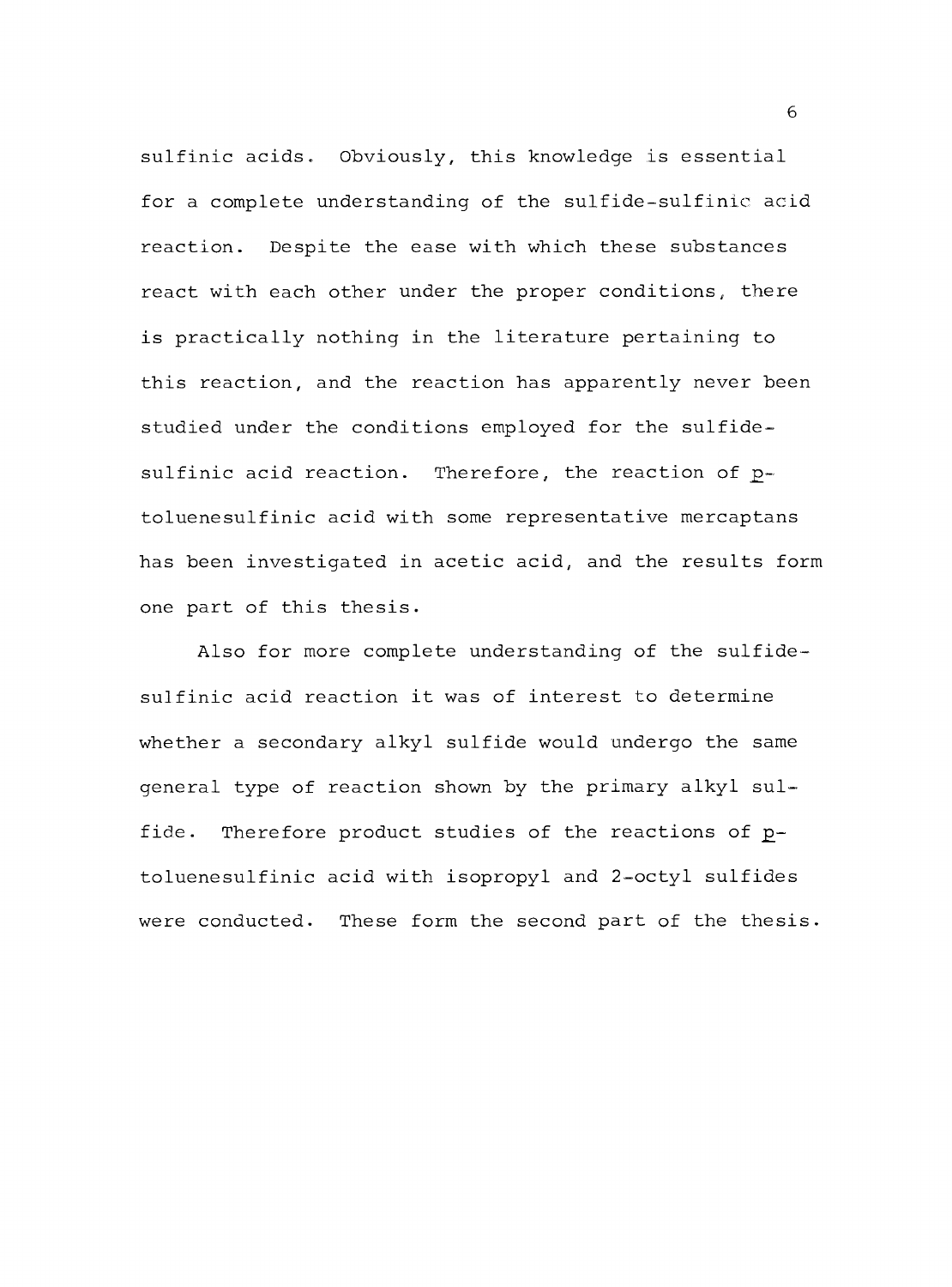#### RESULTS

## Reaction of Mercaptans with p-Toluenesulfinic Acid

In order that the results be as applicable to the sulfide-sulfinic acid reaction as possible, all the reactions were carried out in acetic acid-0.56 M water containing 0.6 M sulfuric acid. Except for isopropyl mercaptan, where its lower boiling point required a ten degrees lower reaction temperature, the reactions were run at 70 $^{\circ}$ . Three different mercaptans, n-butyl, isopropyl and benzyl, were studied.

For a reaction run a quantity of sulfinic acid was dissolved in the acetic acid mixture, and the mercaptan, dissolved in a small amount of acetic acid, was rapidly added. Three minutes following this addition the reaction was quenched by pouring the solution into a large volume of water. The water insoluble products were extracted with ether. These products were first separated into individual fractions by alumina chromatography; then these fractions were separated into pure compounds by either fractional recrystallation or distillation depending upon whether the fraction was liquid or solid. The most important tool used in the final identification of the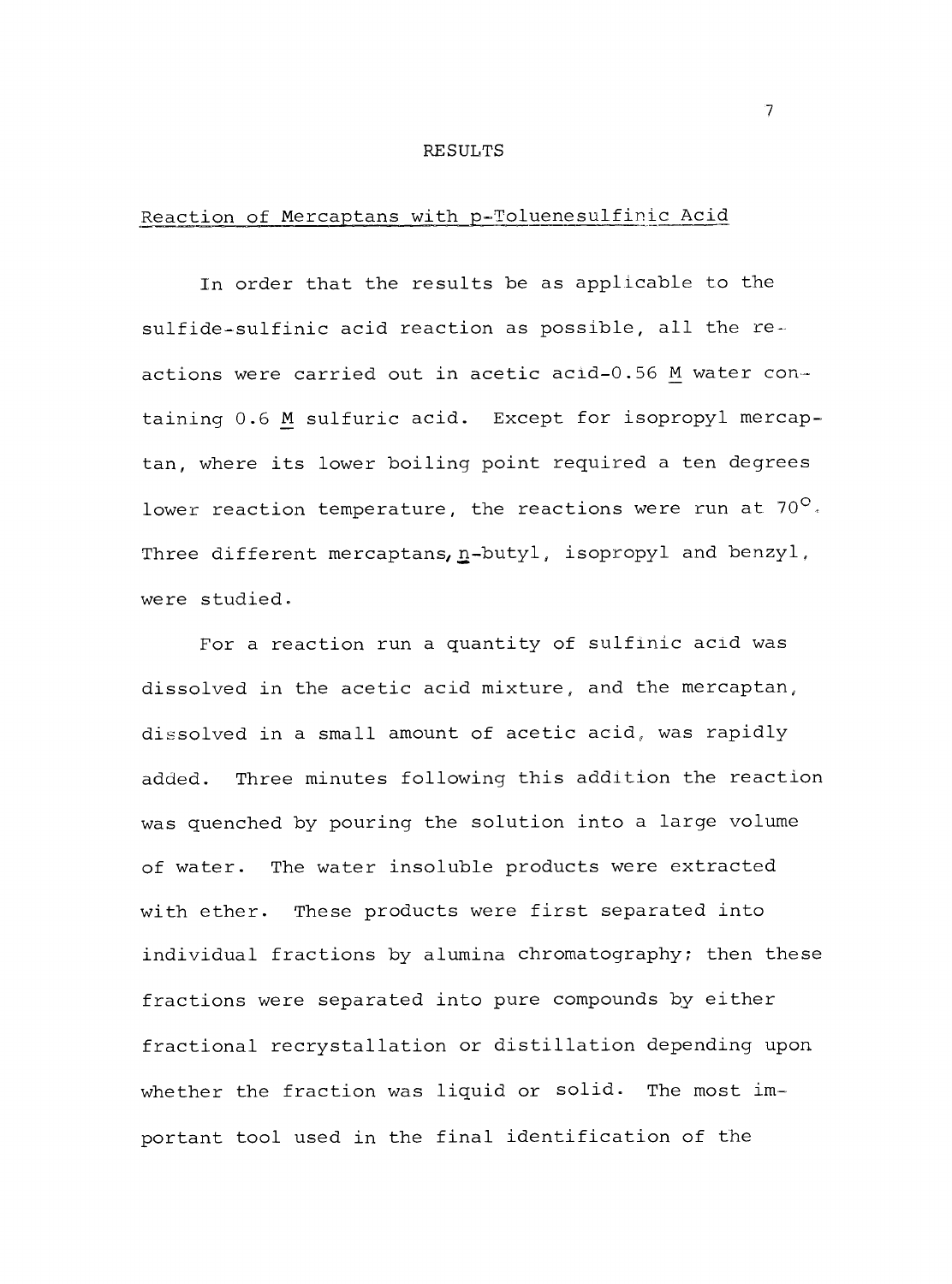products of the reaction was nuclear magnetic resonance.

#### p- Toluenesulfinic Acid -Butyl Mercaptan

Butyl mercaptan (90.0 mmoles) was reacted with ptoluenesulfinic acid (30.3 mmoles) under the conditions described above. Of the 12.8 g. of reactants 11.1 g. were recovered as products, or a 87% recovery of material. The only products of the reaction were butyl disulfide and ptolyl butyl disulfide, in approximately equal molar quantities. After a series of purification steps 23.0 mmoles of butyl disulfide and 20.1 mmoles of p-tolyl butyl disulfide were obtained. The identity of the unsymmetrical disulfide was established by elemental analysis, molecular weight determination, and nuclear magnetic resonance spectroscopy.

## p- Toluenesulfinic Acid -Isopropyl Mercaptan

Isopropyl mercaptan (91.0 mmoles) was reacted with p- toluenesulfinic acid (30.1 mmoles) under the same conditions as the above reaction. Of the 11.5 g. of reactants 9.5 g. were recovered as products, or an 84% recovery of material. The only products of the reaction were isopropyl disulfide and p-tolyl isopropyl disulfide, in approximately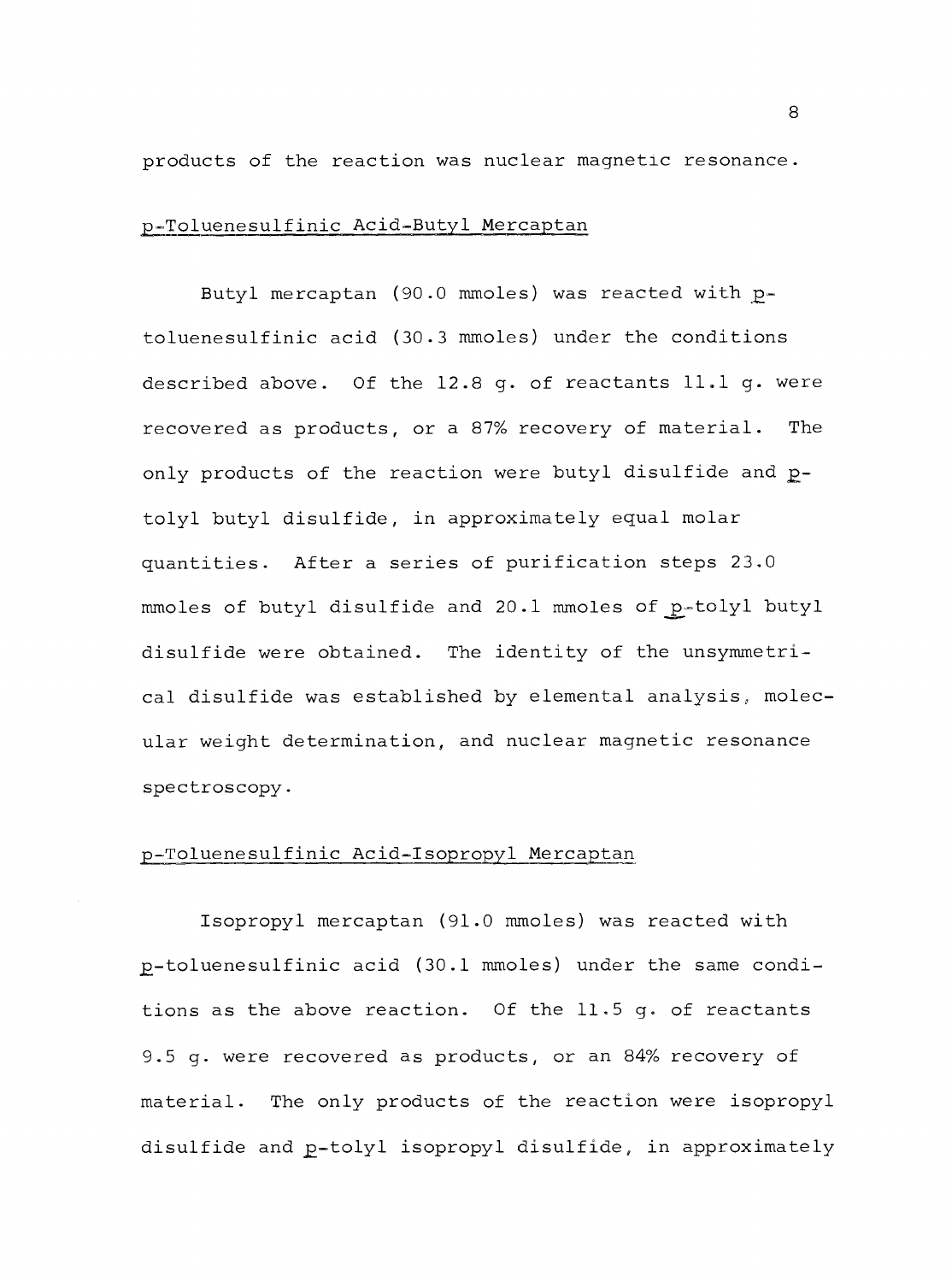equal molar quantities. After a series of purification steps 21.4 mmoles of isopropyl disulfide and 20.7 mmoles of p-tolyl isopropyl disulfide were obtained. The structure of the unsymmetrical disulfide was established by the same techniques mentioned earlier for butyl p-tolyl disulfide.

#### p- Toluenesulfinic Acid -Benzyl Mercaptan

Benzyl mercaptan (20.4 mmoles) was reacted with  $p$ toluenesulfinic acid (6.8 mmoles) under the conditions of the above two reactions. Of the 3.59 g. of reactants 2.43 g. were recovered as products. The only products of the reaction were benzyl disulfide and p-tolyl benzyl disulfide. From the crude product mixture a quantity of each of these two compounds large enough for identification was purified. But due to the similar nature of benzyl disulfide and p-tolyl benzyl disulfide quantitative separation of these two compounds was found inconvenient. The structure of the unsymmetrical disulfide was established by the same techniques mentioned earlier for butyl p-tolyl disulfide.

In all three cases the reactions were very rapid, with the reaction products always being the symmetrical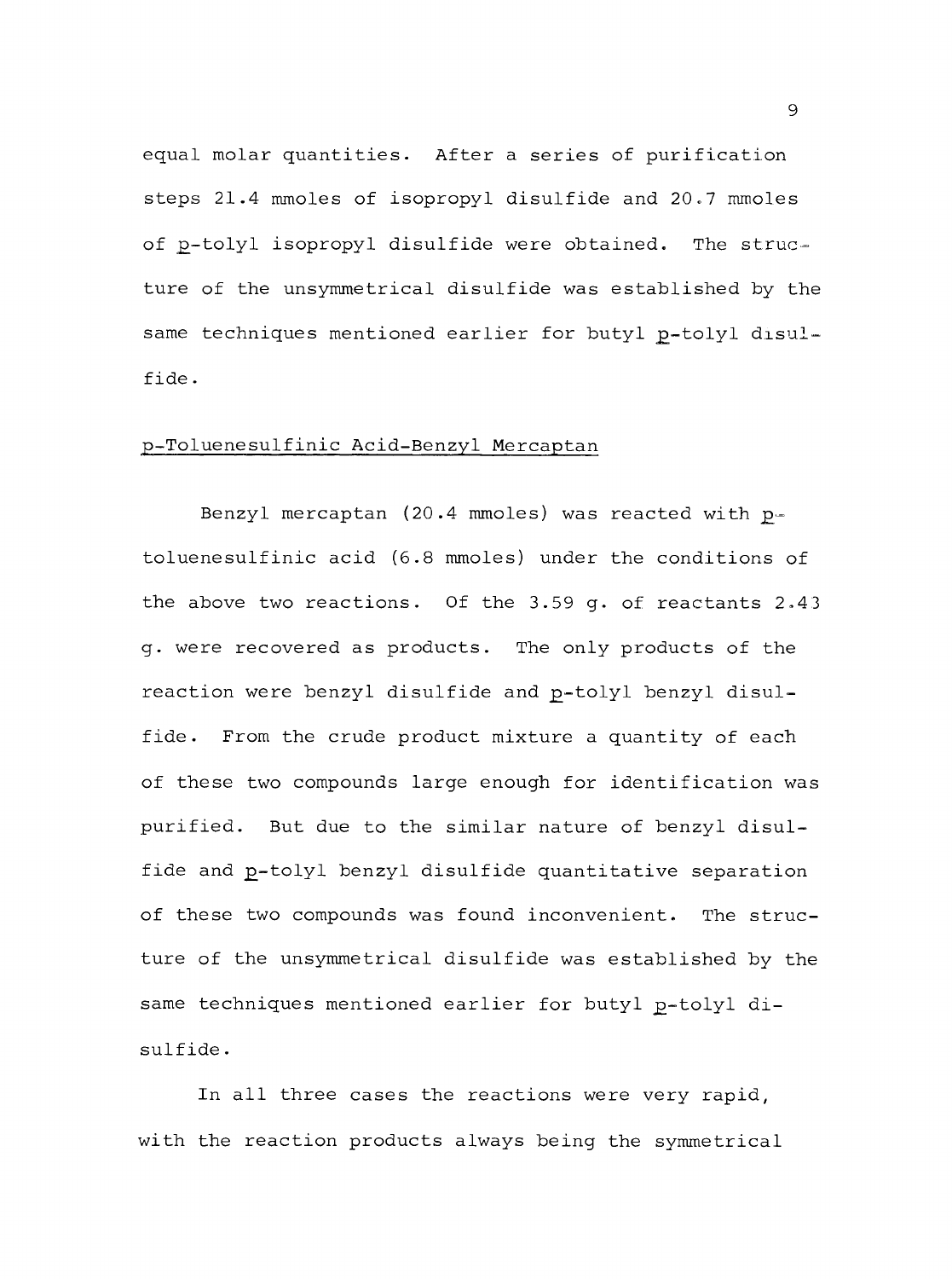disulfide derived from the mercaptan and the unsymmetrical p-tolyl alkyl disulfide. When the Mercaptan was used in a 3:1 mole ratio to the sulfinic acid the molar amounts of the two disulfides produced were essentially the same. This suggests that under these reaction conditions the stoichiometry of the reaction is as follows:

$$
3RSH + ArSO_2H \longrightarrow ArSSR + R-S-SR + 2 H_2O
$$
 (9)

# The Reaction of Secondary Alkyl Sulfides with p-Toluenesulfinic Acid

The reaction of the secondary alkyl sulfides with ptoluenesulfinic acid was studied with two different sulfides, isopropyl sulfide and 2-octyl sulfide. The reactions were carried out at  $70^\mathsf{O}$  in the same acetic acidwater-sulfuric acid solvent used for the mercaptan-sulfinic acid reaction studies. Preliminary kinetic studies of the behavior of the two alkyl sulfides by Mrs. E. Morkved showed that, under the conditions chosen for the reaction, 2.5 hours were required for the reaction to go to completion. The exact method of product work-up and identification varied slightly in the two cases. The details of both may be found in the Experimental section.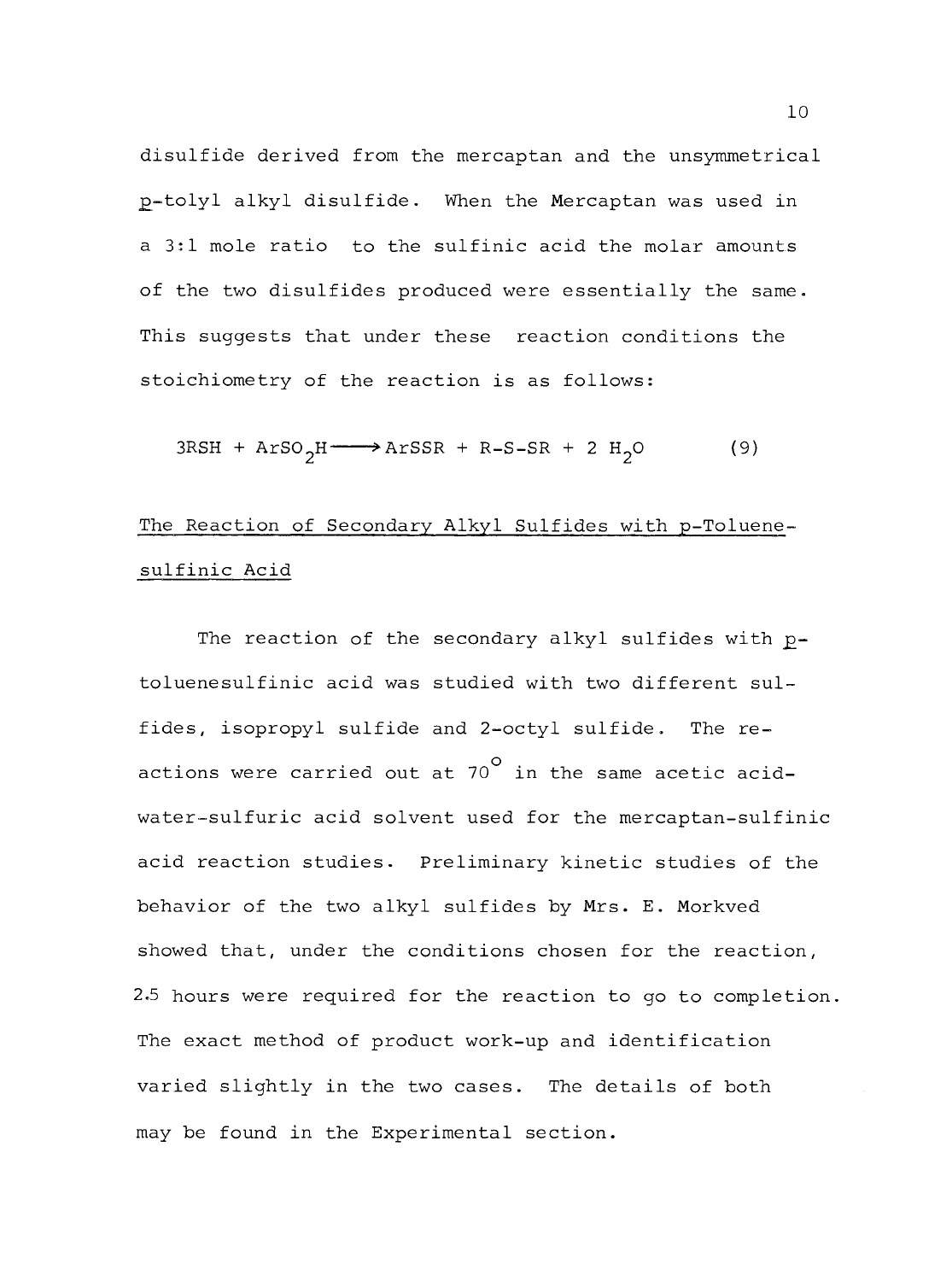## p- Toluenesulfinic Acid -Isopropyl Sulfide

 $p$ -Toluenesulfinic acid, 0.1 M (9.8 mmoles), was reacted with an excess of isopropyl sulfide  $(0.2 \text{ M})$ . Originally it had been hoped to trap any volatile ketones which might be produced during the course of this reaction, in this case acetone. In order to do this the reaction mixture was swept with a stream of nitrogen. The nitrogen and any exhaust gases, which would include acetone, were then passed through a trap containing methanol cooled in dry ice. Following the reaction, treatment of the contents of the cold trap with 2,4-dinitrophenylhydrazine would provide the ketone derivative for both identification and an approximate yield. It was because of these reasons that the recovery of only 26 mg. of acetone 2,4-dinitrophenylhydrazone (0.11 mmoles) was very disappointing. However, upon testing the reaction system by dissolving 1.9 mmoles of acetone in the acetic acid -water -sulfuric acid mixture and sweeping with nitrogen under the same conditions as that of the reaction only 15.4 mg. of the acetone derivative was recovered. This represents only a 3.3% recovery of the acetone originally present in the reaction mixture.

Following the reaction of p-toluenesulfinic acid with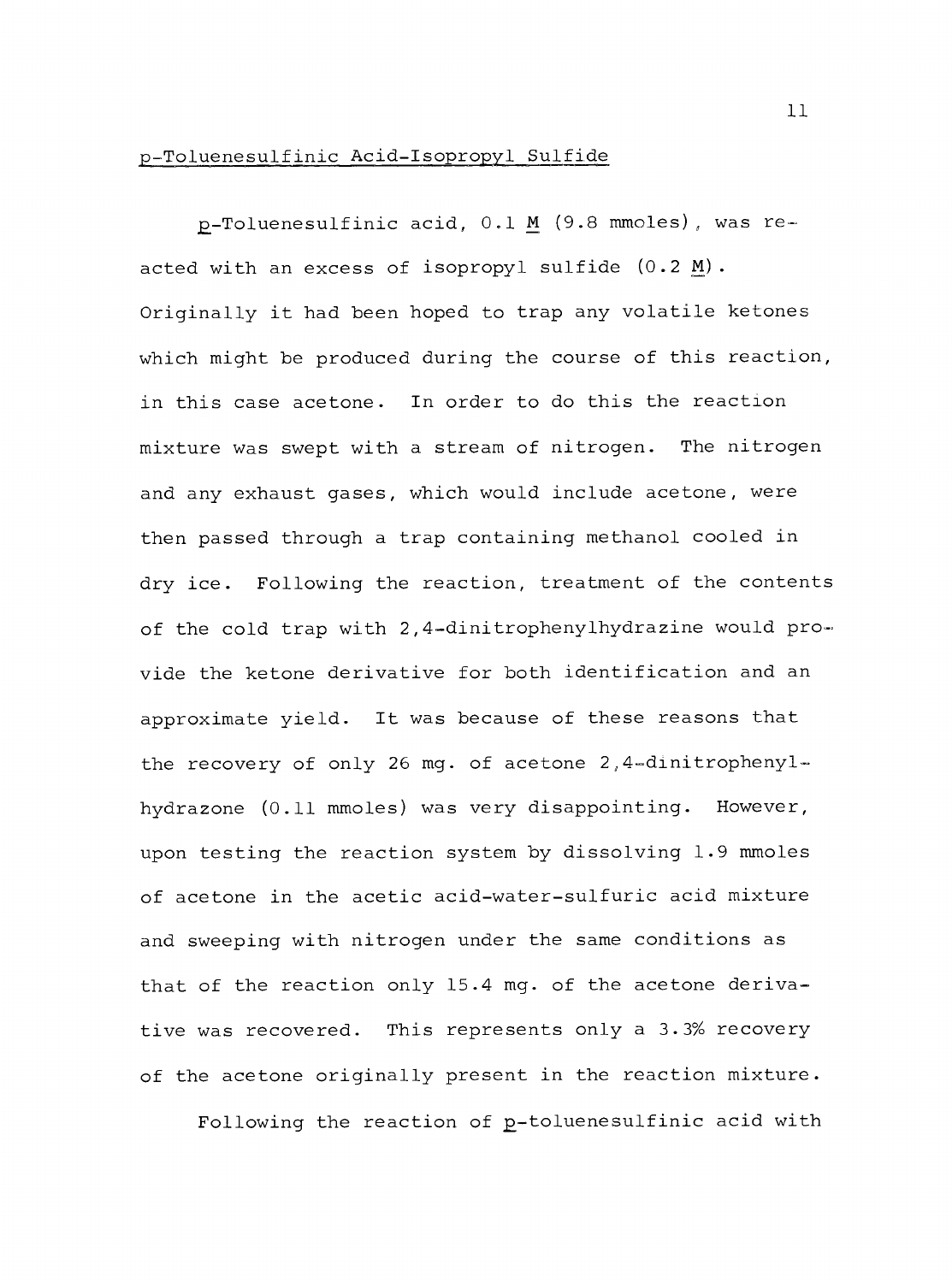isopropyl sulfide the reaction mixture was poured into a quantity of distilled water. The water insoluble products were extracted from the aqueous solution with ether. The products were then separated and purified by alumina chromatograph. Besides the 26 mg. of acetone, 2,4-dinitrophenylhyrazone recovered from the cold trap, the reaction mixture yielded 4.1 mmoles of p-tolyl p-toluenethiolsulfonate and a quantity of unreacted sulfide. No other products were found, but it is possible that there may have been some disulfide recovered along with the sulfide. One can conclude from the recovery of some acetone 2,4 dinitrophenylhydrazone that acetone is definitely formed in the isopropyl sulfide-sulfinic acid reaction, but it is difficult to say how much.

#### p- Toluenesulfinic Acid -2 -Octyl Sulfide

Because of the problems of determining the ketone yield in the isopropyl sulfide reaction, it was desired to examine a case where a more quantitative estimation of the ketone would be possible. 2 -Octyl mercaptan was synthesized from 2-octanol. 2-Octyl sulfide was then synthesized by refluxing in methanol equimolar quantities of 2 -octyl bromide with 2 -octyl mercaptan in the presence of an excess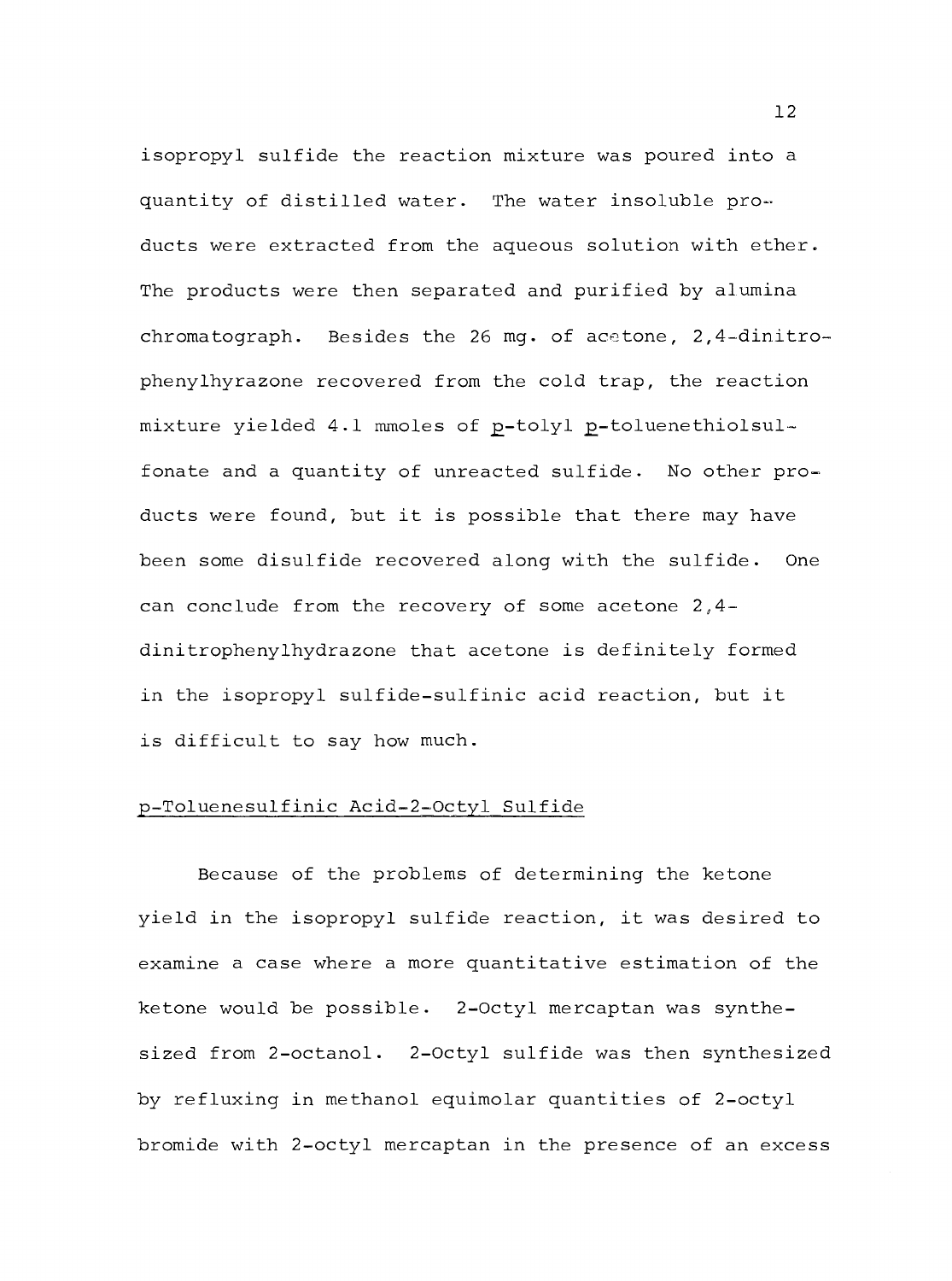of potassium hydroxide. The sulfide was separated and purified by a series of distillations, and its purity and identity checked by elemental analysis.

p- Toluenesulfinic acid, 0.06 M (6.0 mmoles), was reacted with an excess of 2 -octyl sulfide, 0.12 M (0.12 mmoles). Following the reaction, the reaction mixture was poured into a quantity of distilled water and the water insoluble products were extracted from the aqueous solution with ether. The ether was then removed and the separation of the reaction products was accomplished by alumina chromatography. p-Tolyl p-toluenethiolsulfonate (2.4 mmoles), and a crude fraction  $(0.28 \, \text{q.})$  of 2-octanone were recovered as products along with a quantity of unreacted sulfide. These were the only products found, but it may be possible that some disulfides were recovered along with the sulfide. The 2-octanone was treated with 2,4- dinitrophenylhydrazine and the 2- octanone derivative recovered. Both the authenticity of the p-tolyl ptoluenethiolsulfonate and the 2-octanone 2,4-dintrophenylhydrazone were proven by mixed melting point technique using known samples.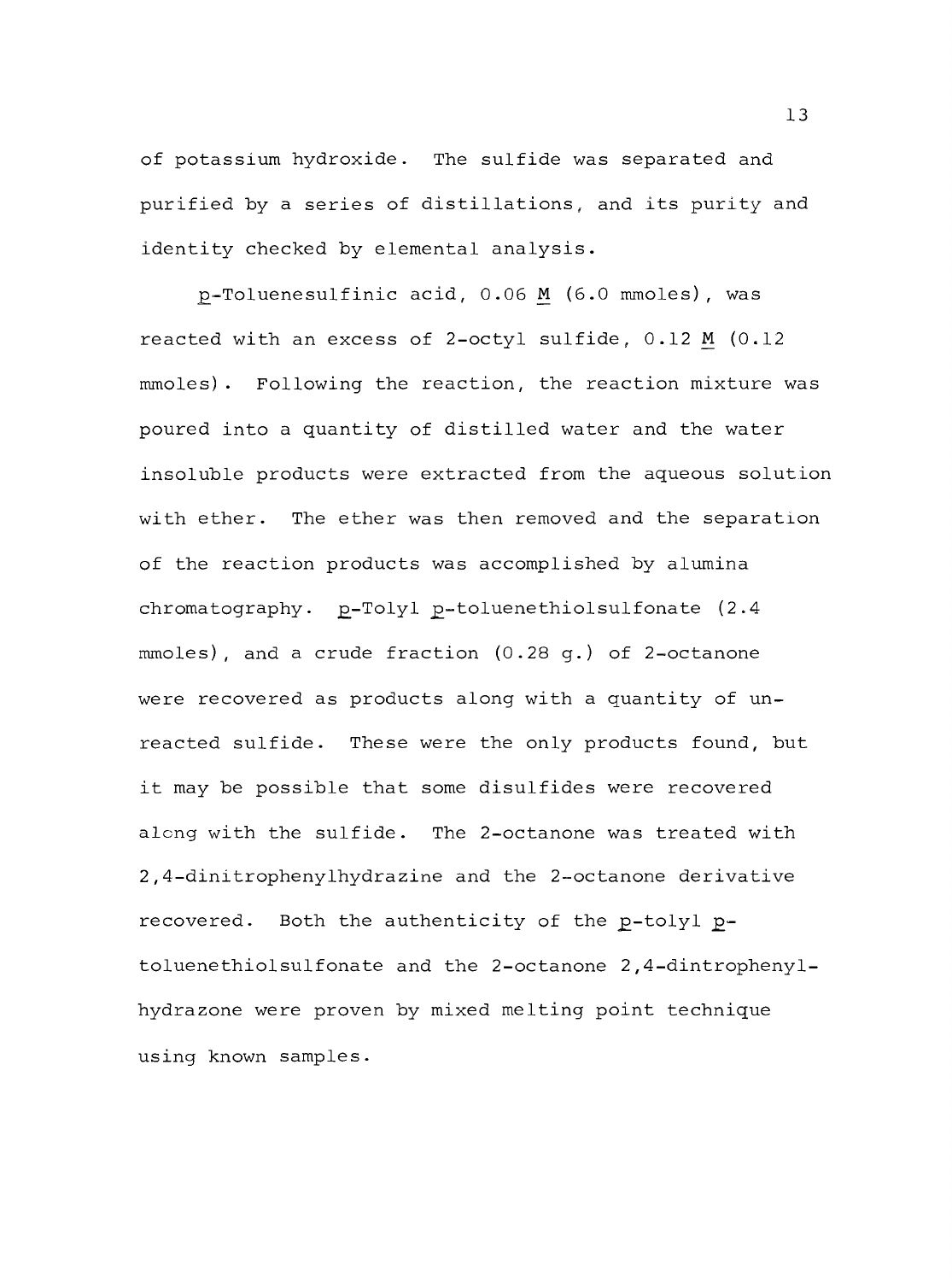#### **DISCUSSION**

#### The Mercaptan-Sulfinic Acid Reaction

Isopropyl, butyl, and benzyl mercaptan were reacted with p-toluenesulfinic acid in acetic acid-0.56 M water-0.6 M sulfuric acid as the solvent. The details of the reaction conditions are given in the Experimental section. The reactions of the sulfinic acid with the mercaptans were all of the same general nature. All three of the mercaptans reacted rapidly with sulfinic acid to give equal molar quantities of two disulfides. The first of the disulfides was always the symmetrical disulfide derived from the mercaptan; the second disulfide was always the unsymmetrical p-tolyl alkyl disulfide. This suggests that under the reaction conditions used for this study the stoichimetry of the reaction is as follows:

3 RSH +  $ArSO_2H \longrightarrow ArSSR + R-S-S-R + 2 H_2O$  (10)

The present reaction conditions involved rapid addition of three moles of the mercaptan to a solution of one mole of the sulfinic acid. These conditions are very different from those for any mercaptan-sulfinic acid reaction occurring during the course of the sulfide-sulfinic acid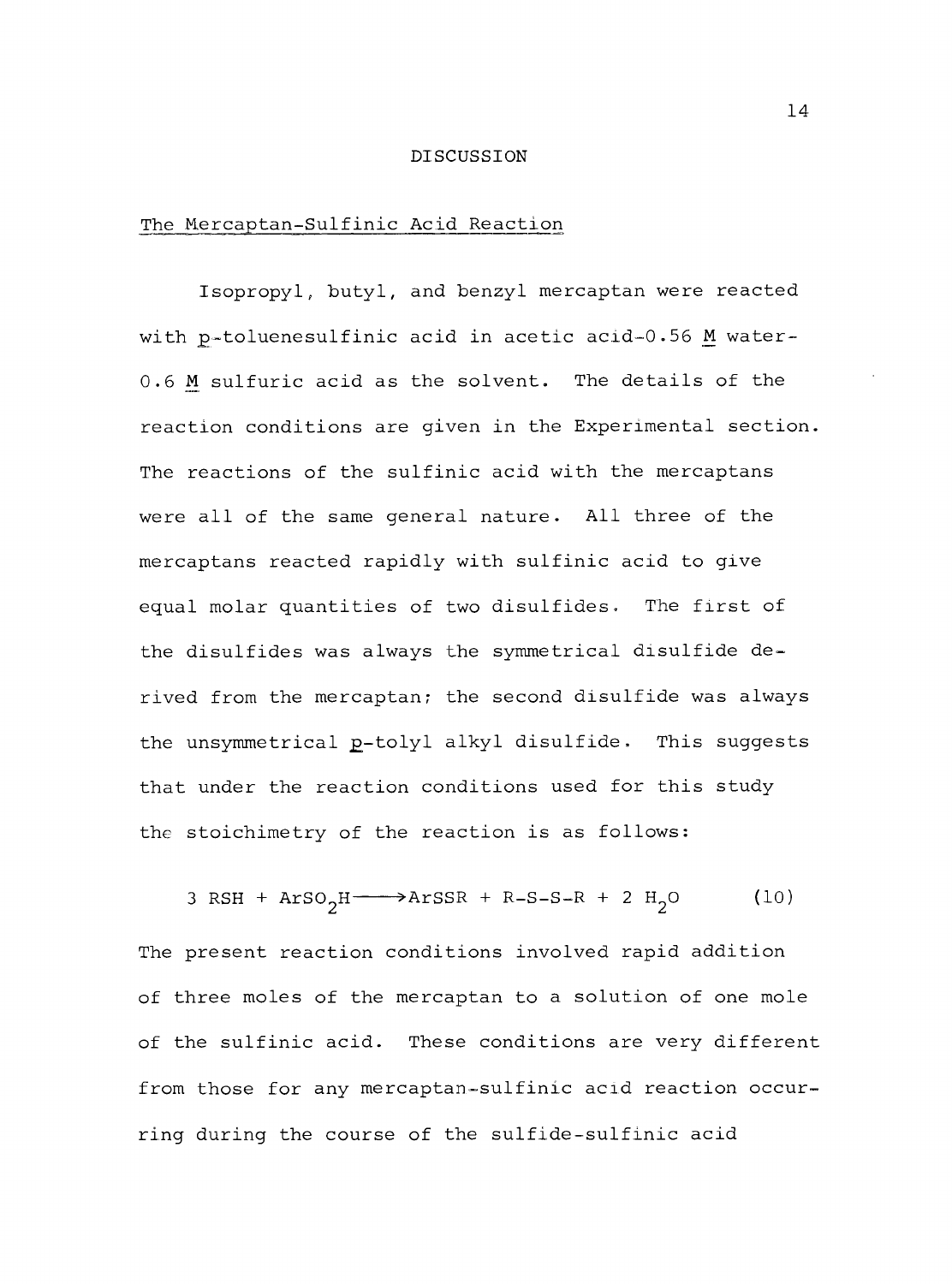reaction, because in the sulfinic acid-sulfide reaction the mercaptan is being formed slowly in the presence of an excess of sulfinic acid. In other work in this laboratory (9), Mrs. E. Morkved has tried to simulate the conditions for the latter process by adding dilute solutions of mercaptan relatively slowly to a solution containing an excess of the sulfinic acid. She found that by varying the speed and concentration at which the mercaptan was added it was possible to vary the stoichiometry of the sulfinic acidmercaptan reaction. Slow addition of a dilute solution of the mercaptan gave a stoichiometry where 1.75 moles of sulfinic acid were consumed per mole of mercaptan. Rapid addition of twice as concentrated a solution led to consumption of only 0.80 moles of sulfinic acid per mole of mercaptan. It would appear that with the proper concentration and rate of addition of mercaptan the stoichiometry can be varied all the way from 3:1 to 1:3, as far as the sulfinic acid to mercaptan ratio is concerned. In order to bring the reaction ratio of mercaptan to sulfinic acid to less than 3:1, the mercaptan must be added to the solution in dilute quantities at a slow rate. In other words the concentration of unreacted mercaptan present in the reaction solution must never become really appreciable as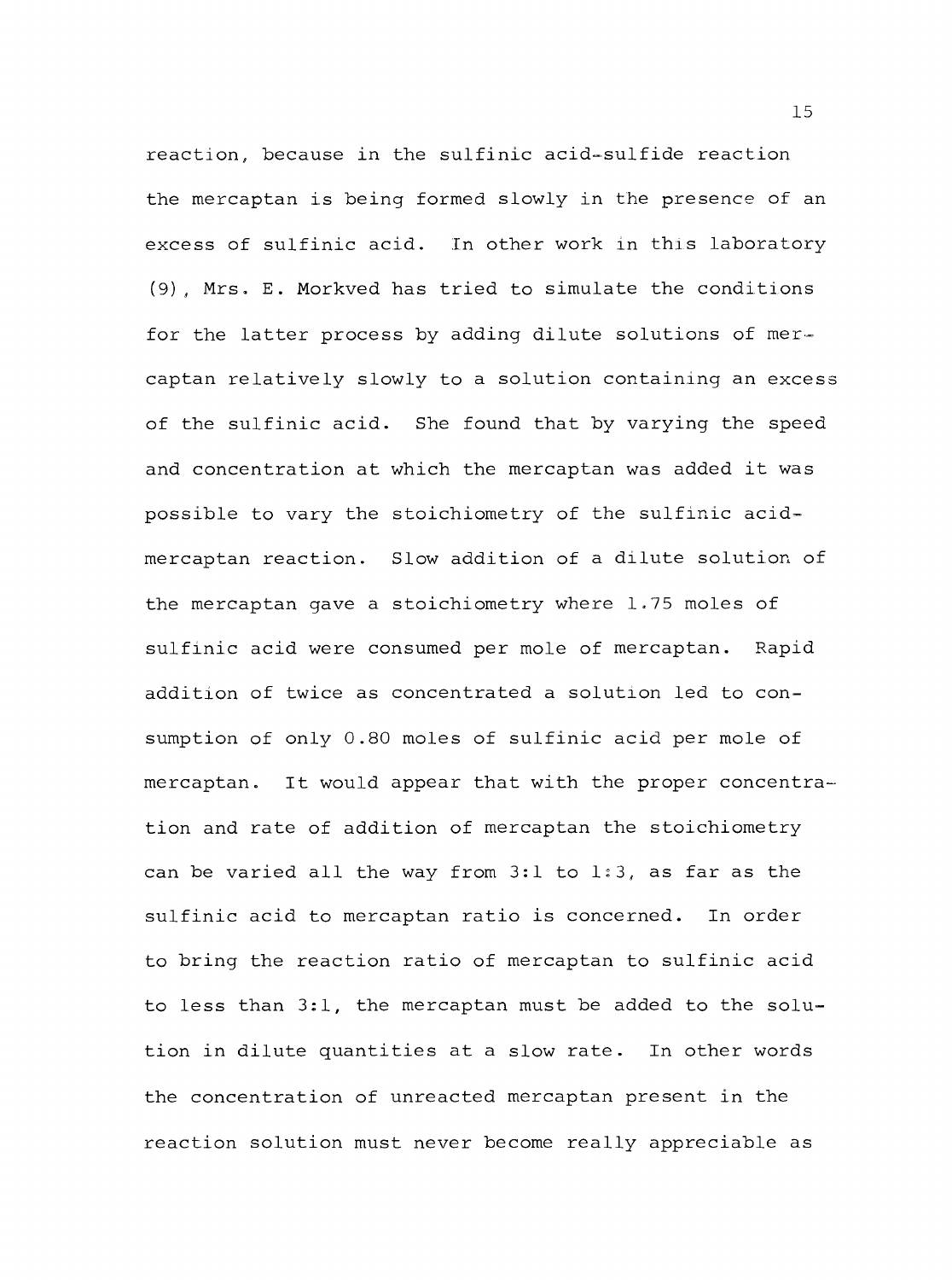compared to the unreacted sulfinic acid present, if a  $3:1$ ratio of mercaptan to sulfinic acid is to be avoided, Morkved and Kice (9) also found that when the stoichiometry varied from the 3:1 molar ratio of mercaptan to sulfinic acid the products of the reaction were no longer completely disulfides but now consisted of a mixture of the two disulfides and the two thiolsulfonates, p-tolyl ptoluenethiolsulfonate and the appropriate alkyl p-toluenethiolsulfonate. For example, for a reaction of butyl mercaptan with p-toluenesulfinic acid, in which 1.72 moles of the sulfinic acid reacted per mole of mercaptan added, the products, in units of mole fraction of total products, were as follows: butyl disulfide  $0.07$ ; butyl p-tolyl disulfide 0.15; butyl p-toluenethiolsulfonate 0.42; p-tolyl 2- toluenethiolsulfonate 0.36.

The literature reports that C. S. Marvel (11) reacted dodecanesulfinic acid (20 mmoles) with dodecyl mercaptan (20 mmoles). The solvent for the reaction was refluxing ether containing a trace of hydrochloric acid. The stoichiometry indicates the reaction of one mole of mercaptan with more than one mole of sulfinic acid. This is quite different from the 3:1 ratio of mercaptan to sulfinic acid reported in the thesis. Although Morkved and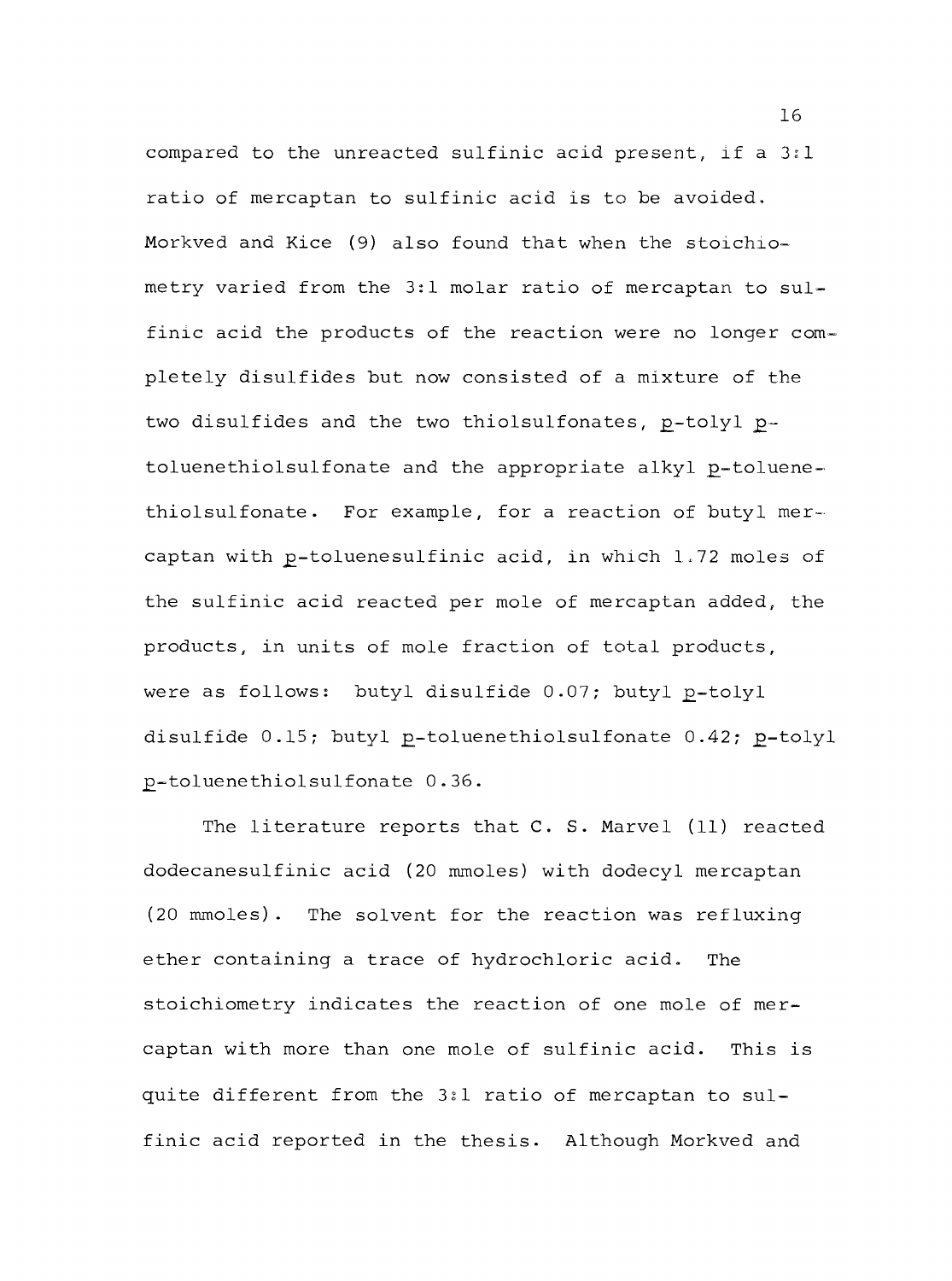Kice (9) did find comparable stoichiometry under some condition in their studies, there never was any mercaptan recovered unreacted. The main differences between Marvel's work and the studies in this laboratory are the much lower reaction temperature, and the much less acidic medium used for the reaction.

Mokved and Kice's findings (9) require a mechanism in which mercaptan reacts with sulfinic acid to form intermediates which are capable of reaction with either another mole or mercaptan or another mole of sulfinic acid. Capture of the intermediates by mercaptan results in the formation of disulfides; capture of sulfinic acid leads to thiolsulfonates. At equal concentrations of mercaptan and sulfinic acid capture by the mercaptan strongly predominates. Only when the concentration of mercaptan is much lower than that of the sulfinic acid can the sulfinic acid compete effectively. A possible scheme compatible with these findings would be one in which initial reaction of sulfinic acid with mercaptan leads, by one or more steps, to the sulfenic acids ArSOH and RSOH, or alternatively to the corresponding sulfenium ions  $\text{ArS}^{\oplus}$  and  $\text{RS}^{\oplus}$ . These sulfenic acids or ions then react even more rapidly with either mercaptan, giving disulfides, or sulfinic acid,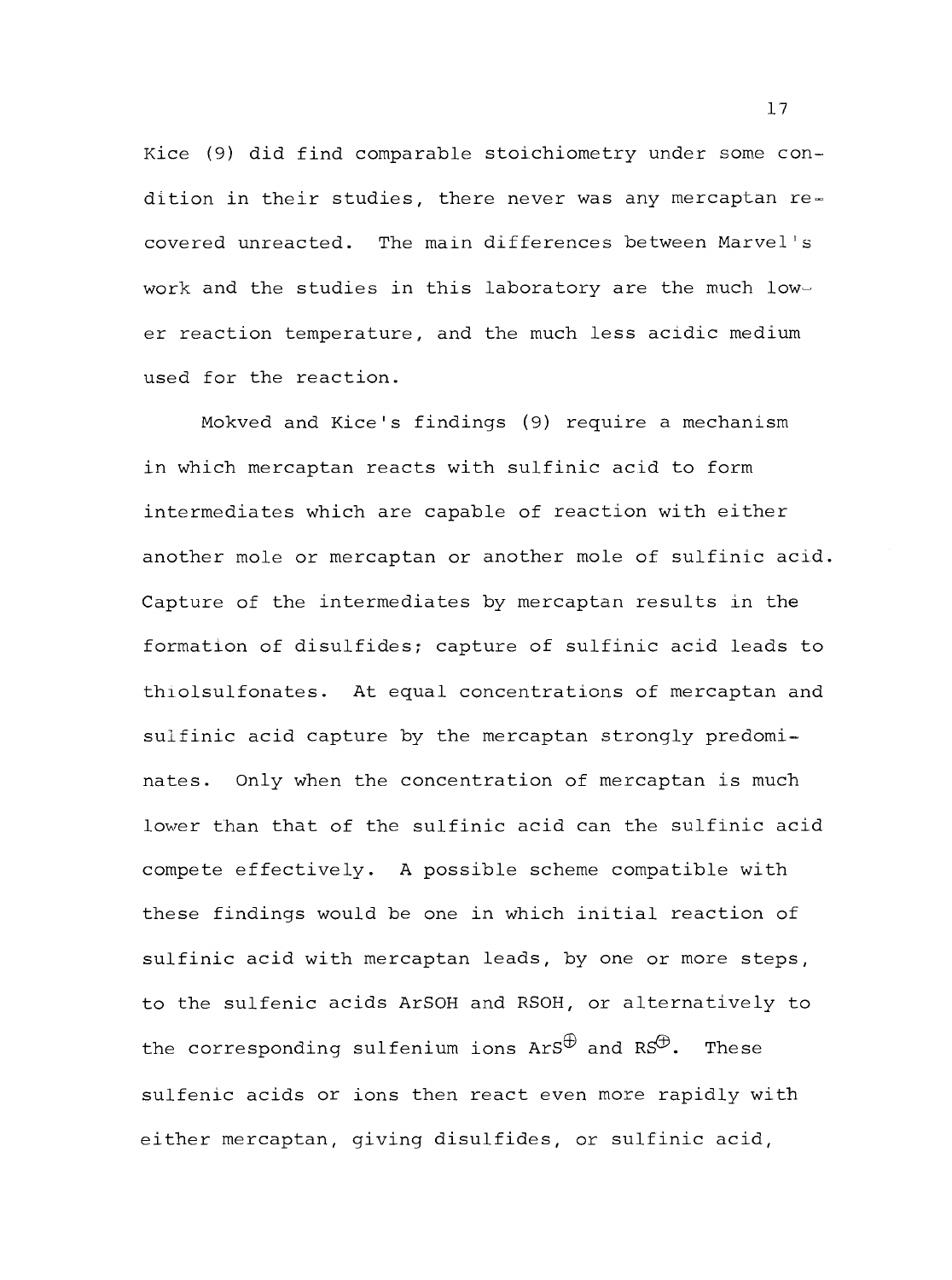giving thiolsulfonates. This is shown below.

$$
Arg_2H + RSH \xrightarrow{fast} [Arg-SR] + H_2O
$$

$$
V \xrightarrow{very} \text{[RSOH + ArSOH]} \overset{H^{\oplus}}{\longleftrightarrow} RS^{\oplus} + ArS^{\oplus}
$$



 $\sim$ 



To accommodate Morkved and Kice's results (9) the first intermediate shown, the thiolsulfinate, must break down as fast as it is formed, and the sulfenic acids or sulfenium ions must react faster with the mercaptan than does sulfinic acid. If this were not true, all of the mercaptan would react with the sulfinic acid to form the first intermediate, and this would then subsequently decompose to products. This would not allow for the variation in products and stoichiometry with variation in mercaptan concentration that is found.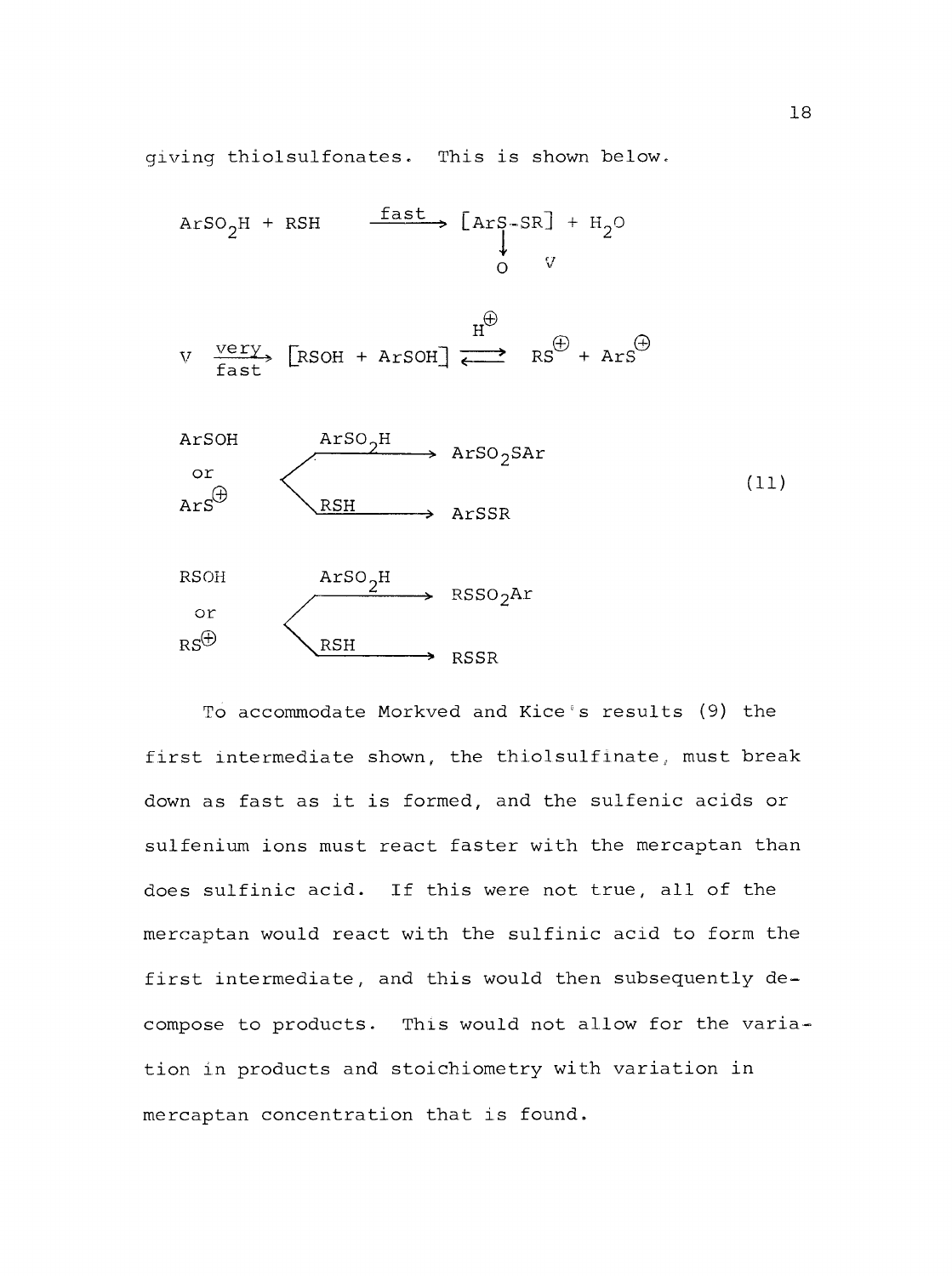The difference Marvel noted in the stoichiometry might be caused by the thiolsulfinate not decomposing in ether at lower temperatures in the same manner as it does under the reaction conditions of this study. It is not inconceivable that rapid decomposition of the thiolsulfinate occurs in the very acidic acetic acid-sulfuric acid solution by an acid-catalyzed mechanism such as:

$$
Arg-SR + H^{\oplus} \xrightarrow{\oplus} Arg-SR \xrightarrow{\oplus} ArgOH + RS^{\oplus}
$$
\n
$$
Arg \xrightarrow{\qquad} Arg \xrightarrow{\qquad} Arg \xrightarrow{\qquad} Arg \xrightarrow{\qquad} Arg \xrightarrow{\qquad} Arg \xrightarrow{\qquad} Arg \xrightarrow{\qquad} Arg \xrightarrow{\qquad} Arg \xrightarrow{\qquad} Arg \xrightarrow{\qquad} Arg \xrightarrow{\qquad} Arg \xrightarrow{\qquad} Arg \xrightarrow{\qquad} Arg \xrightarrow{\qquad} Arg \xrightarrow{\qquad} Arg \xrightarrow{\qquad} Arg \xrightarrow{\qquad} Arg \xrightarrow{\qquad} Arg \xrightarrow{\qquad} Arg \xrightarrow{\qquad} Arg \xrightarrow{\qquad} Arg \xrightarrow{\qquad} Arg \xrightarrow{\qquad} Arg \xrightarrow{\qquad} Arg \xrightarrow{\qquad} Arg \xrightarrow{\qquad} Arg \xrightarrow{\qquad} Arg \xrightarrow{\qquad} Arg \xrightarrow{\qquad} Arg \xrightarrow{\qquad} Arg \xrightarrow{\qquad} Arg \xrightarrow{\qquad} Arg \xrightarrow{\qquad} Arg \xrightarrow{\qquad} Arg \xrightarrow{\qquad} Arg \xrightarrow{\qquad} Arg \xrightarrow{\qquad} Arg \xrightarrow{\qquad} Arg \xrightarrow{\qquad} Arg \xrightarrow{\qquad} Arg \xrightarrow{\qquad} Arg \xrightarrow{\qquad} Arg \xrightarrow{\qquad} Arg \xrightarrow{\qquad} Arg \xrightarrow{\qquad} Arg \xrightarrow{\qquad} Arg \xrightarrow{\qquad} Arg \xrightarrow{\qquad} Arg \xrightarrow{\qquad} Arg \xrightarrow{\qquad} Arg \xrightarrow{\qquad} Arg \xrightarrow{\qquad} Arg \xrightarrow{\qquad} Arg \xrightarrow{\qquad} Arg \xrightarrow{\qquad} Arg \xrightarrow{\qquad} Arg \xrightarrow{\qquad} Arg \xrightarrow{\qquad} Arg \xrightarrow{\qquad} Arg \xrightarrow{\qquad} Arg \xrightarrow{\qquad} Arg \xrightarrow{\qquad} Arg \xrightarrow{\qquad} Arg \xrightarrow{\qquad} Arg \xrightarrow{\qquad} Arg \xrightarrow{\qquad} Arg \xrightarrow{\qquad} Arg \xrightarrow{\qquad} Arg \xrightarrow{\qquad} Arg \xrightarrow{\qquad} Arg \xrightarrow{\qquad} Arg \xrightarrow{\qquad} Arg \xrightarrow{\qquad} Arg \xrightarrow{\qquad} Arg \xrightarrow{\qquad} Arg \xrightarrow{\qquad} Arg \xrightarrow{\qquad} Arg \xrightarrow{\qquad} Arg \xrightarrow{\qquad} Arg \xrightarrow{\qquad} Arg \xrightarrow{\qquad} Arg \xrightarrow{\qquad} Arg \xrightarrow{\qquad} Arg \xrightarrow{\qquad} Arg \xrightarrow{\qquad} Arg \xrightarrow{\qquad} Arg \xrightarrow{\qquad} Arg \xrightarrow{\qquad} Arg \xrightarrow{\qquad} Arg \
$$

Vinkler and Klivenyi (14) have reported that decomposition of thiolsulfinates can be catalyzed by acids. But when a much more weakly acidic medium is used, as was the case in Marvel's study, the thiolsulfinate may decompose by a radical type mechanism.

$$
RS - SR \longrightarrow RSO \cdot + RS \cdot (13)
$$

There is evidence from the work of Topping and Kharasch (12) on sulfenyl nitrates that sulfinyl radicals  $(RSO·)$ when formed tend to react as follows: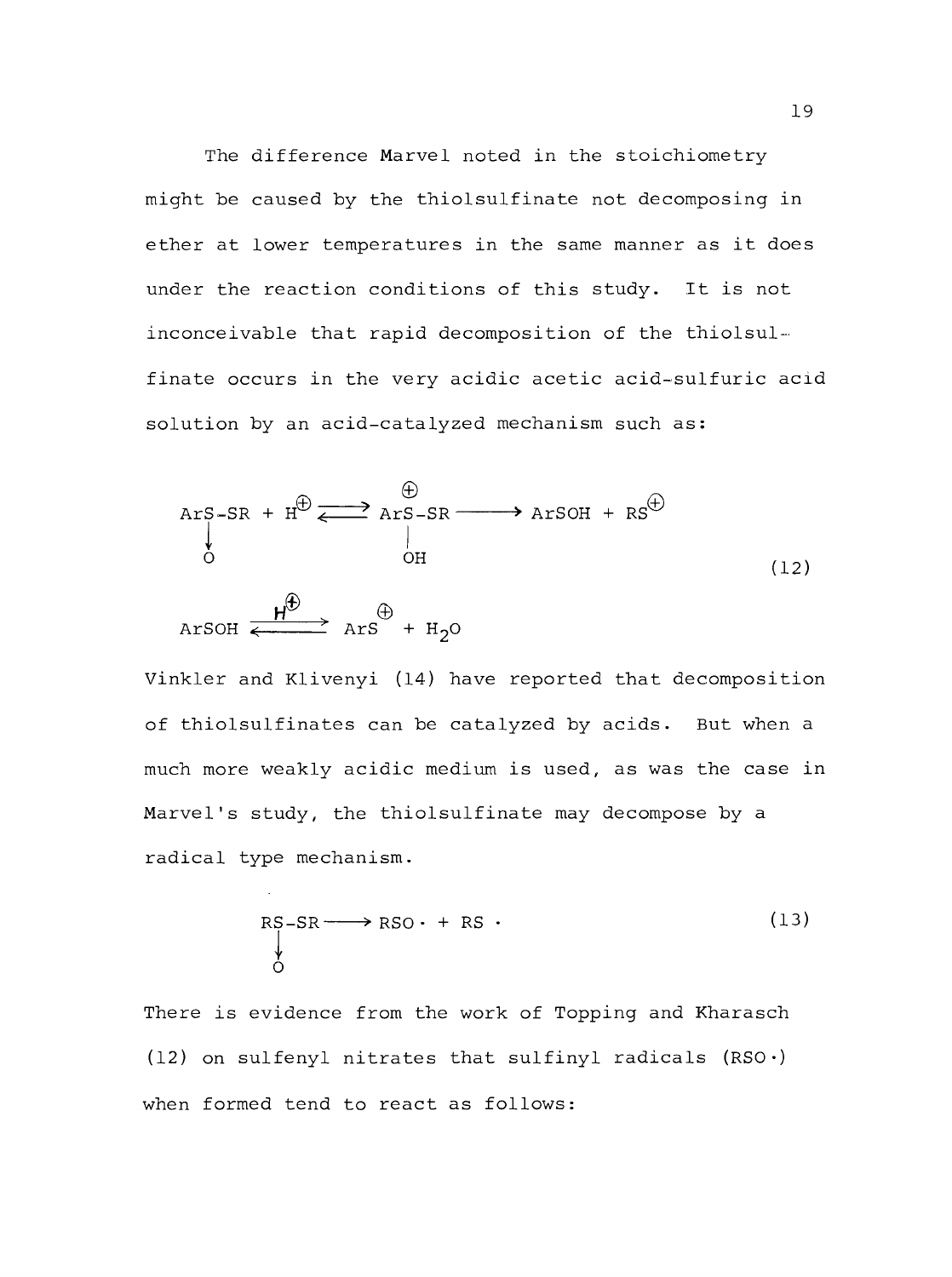$$
2 RSO \cdot \longrightarrow RSO_2SR \tag{14}
$$

Reaction of the  $RS \cdot$  radicals with the sulfinic acid could occur in the manner shown below

$$
RS \cdot + RSO_2H \longrightarrow RSO_2 \cdot + RSH
$$
\n
$$
RSO_2 \cdot + RS \cdot \longrightarrow RSO_2SR
$$
\n
$$
(15)
$$

The overall stoichiometry would then be as follows:

$$
3RSO_2H + RSH \longrightarrow 2 RSO_2SR + 2 H_2O \qquad (16)
$$

This stoichiometry is in agreement with the findings of Marvel.

In any event it appears that the course and nature of the sulfinic acid-mercaptan reaction is dependent on solvent, acidity, and temperature. It would be of interest to study the reaction further under varying conditions. One interesting experiment would be to run the reaction at a much lower temperature in an attempt to isolate the first intermediate.

## The Secondary Alkyl Sulfide-Sulfinic Acid Reaction

The study of Kice and Bowers and subsequent work by Mrs. E. Morkved have fairly well established that the normal stoichiometry of the primary alkyl sulfide-p-toluenesulfinic acid reaction is as follows: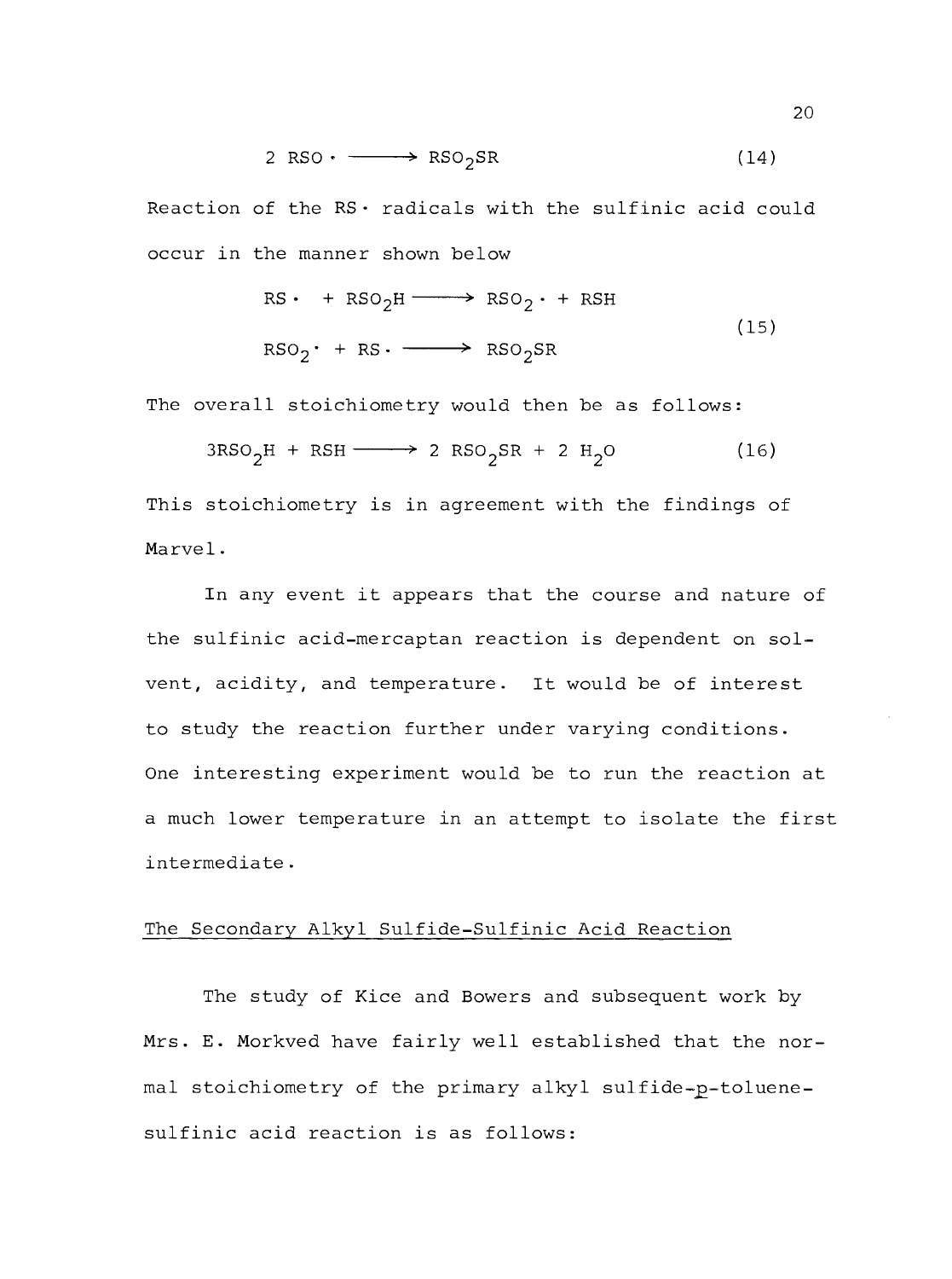$$
5 A r S O_2 H + (R CH_2) 2 S \longrightarrow 2 A r S O_2 S A r + A r S O_2 S CH_2 R
$$
\n
$$
+ R CHO + 3 H_2 O
$$
\n(17)

By analogy one might therefore expect the reaction of secondary alkyl sulfides with the same sulfinic acid to proceed in the same fashion.

$$
5 A r S O_2 H + (R_2 CH) _2 S \longrightarrow 2 A r S O_2 S A r + A r S O_2 S CH R_2
$$
\n
$$
+ R_2 C = 0 + 3 H_2 O
$$
\n(18)

In fact the isolated yields of p-tolyl p-toluenethiolsulfonate are in the right range for such a scheme; for the 2 -octyl reaction 6.0 mmoles of sulfinic acid gave 2.4 mmoles of p-tolyl p-toluenethiolsulfonate, while in the isopropyl case 9.8 mmoles of sulfinic acid gave 4.1 mmoles of the same thiolsulfonate. However, so far no sec- alkyl  $p$ -toluenethiolsulfonate (ArSO<sub>2</sub>SCHR<sub>2</sub>) has been isolated. This, as shown by equation 18, should be one of the principal products of the sec- alkyl sulfide-sulfinic acid reaction. Several possible reasons may be suggested for the failure to isolate the sec-alkyl p-toluenethiolsulfonate.

First, since previous work has shown that lesser amounts of alkyl thiolsulfonates can sometimes be easily overlooked in the presence of larger amounts of p-tolyl p-toluenethiolsulfonate, it is possible that the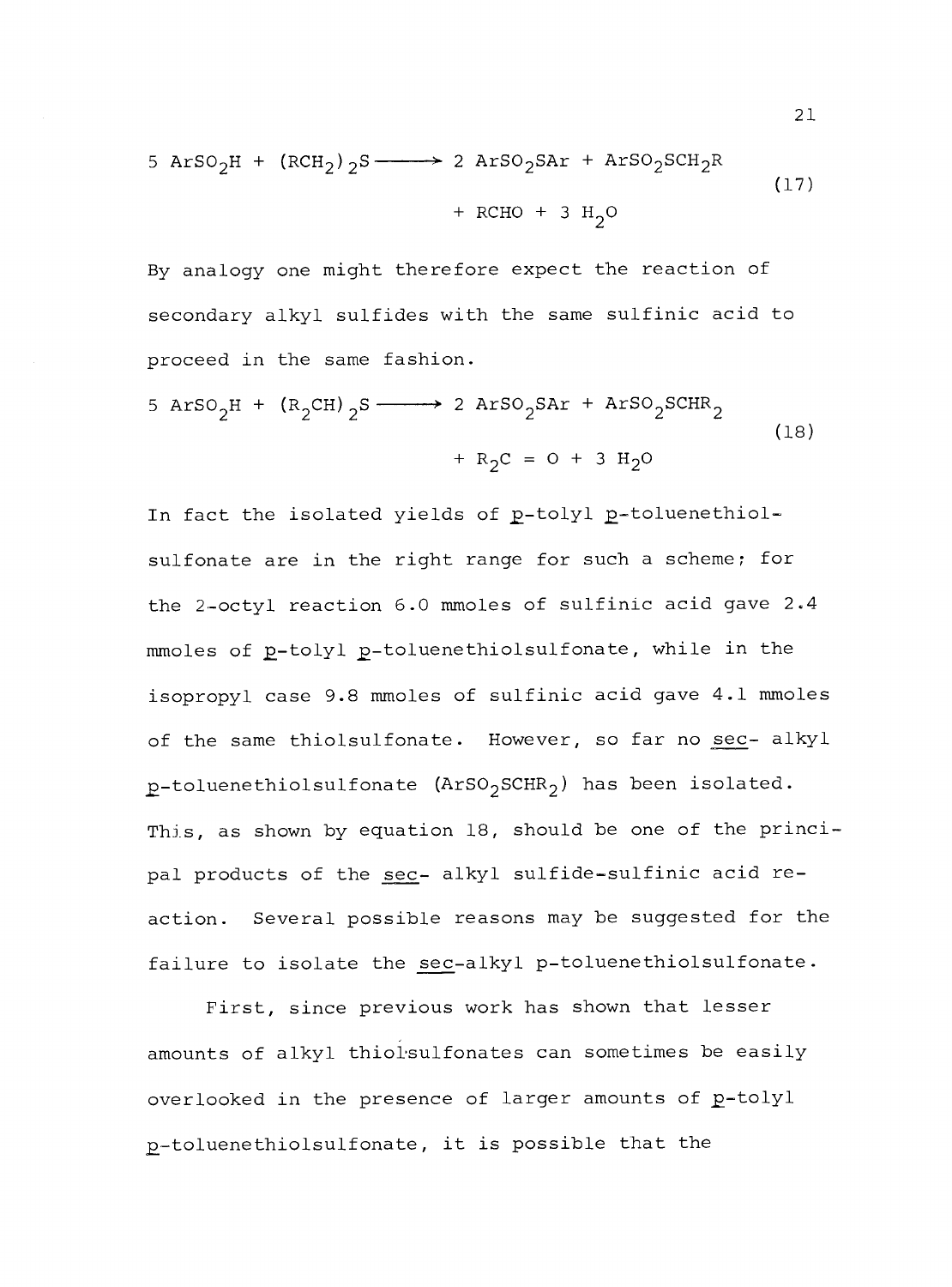unsymmetrical thiolsulfonate went undetected in the isolation and identification of the thiolsulfonate fraction. This happened in the original work on the butyl sulfidep-toluenesulfinic acid reaction. The only sure way to eliminate this possibility, since the infared spectra are often not very informative in these systems, is by nuclear magnetic resonance examination of the thiolsulfonate fraction. This unfortunately was not done.

Second, although some thiolsulfonates can be chromatographed on alumina with no difficulty, others have been found to decompose on such treatment. It is quite possible this could happen with these sec-alkyl esters although it doesn't occur with the primary alkyl compounds. This possibility can be checked independently in future work.

Third, both butyl and benzyl p-toluenethiolsulfonate were stable to the strongly acidic medium of the reaction, but it is possible that the sec- alkyl p-toluenesulfonates will not be. This also can be checked by further independent experiments.

Unfortunately, no quantitative determination of the amount of ketone formed was conducted for either of the sec- alkyl sulfide studied. The crude yield of 2-octanone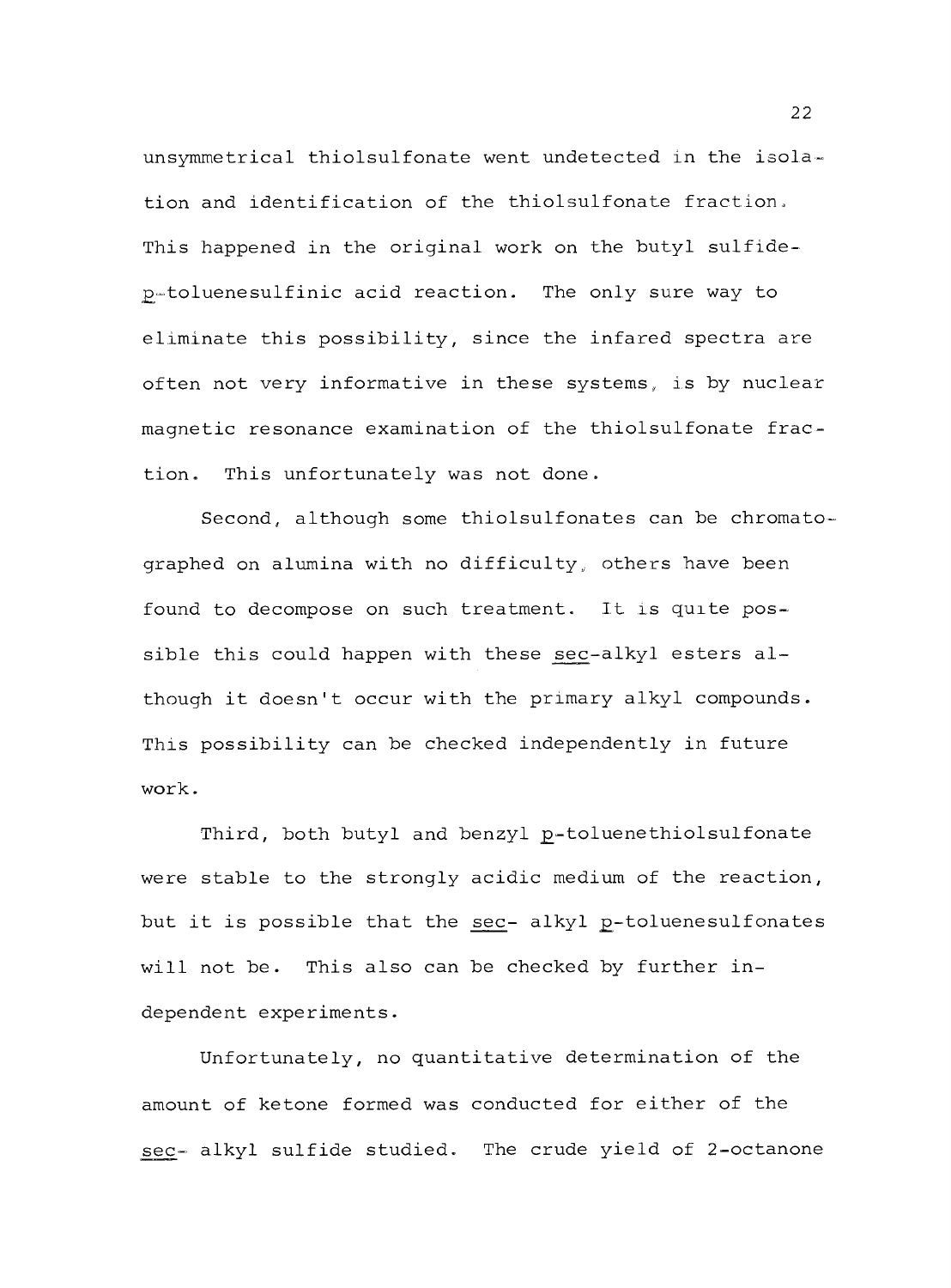from the sec-octyl sulfide reaction seems too large for the stoichiometry of equation 18. However, past experience shows that such yields are unreliable and that the only safe measurement of yield is to convert the ketone to the corresponding  $2, 4$ -dinitophenylhydrazone and weigh the amount of solid derivative produced.

Any final decision as to whether there is a difference in stoichiometry between the primary alkyl sulfide and the secondary sulfide reactions must await more experimental evidence. Many of the above points must be checked. So far about all one can say with certainty is that the secondary alkyl sulfides react fairly readily with ptoluenesulfinic acid and that analogous to the primary alkyl sulfide -sulfinic reaction two of the major products are p-tolyl p-toluenethiolsulfonate and the ketone derived from oxidation of the secondary alkyl group of the sulfide.

#### EXPERIMENTAL

#### Materials

A solution of one percent water in acetic acid was prepared as follows. Glacial acetic acid was distilled from an excess of acetic anhydride. The content of the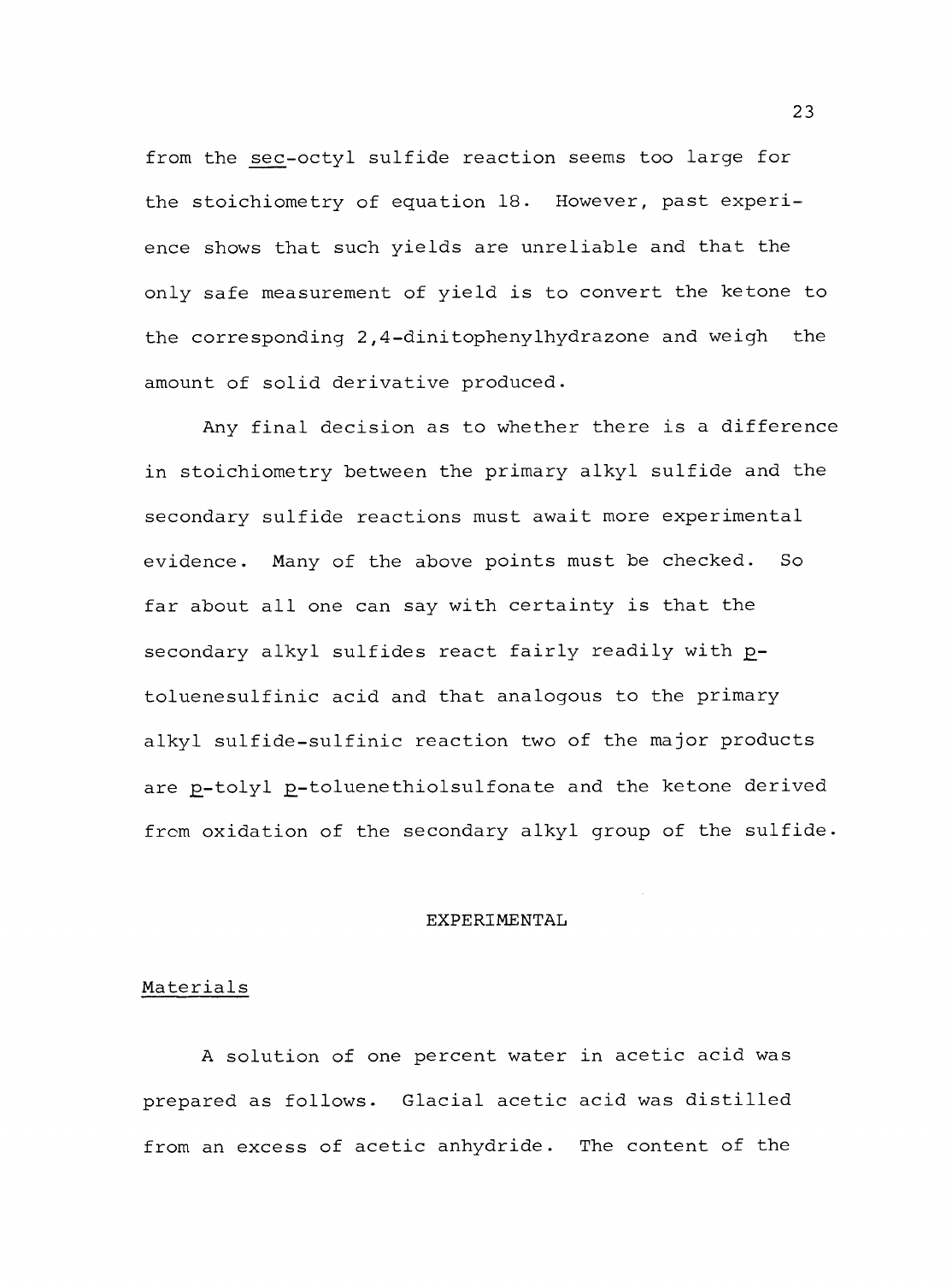acetic anhydride present in the acetic acid after distillation was determined by the procedure of Kilpi (10). An amount of water sufficient to remove the acetic anhydride and to bring the concentration of water present in the solution to one percent was then added quantitatively.

A 5 M solution of sulfuric acid in acetic acid-1% water was prepared from a portion of the above acetic acid and 100% sulfuric acid. Reagent grade sulfuric acid of approximately 95% was brought to 100% by the addition of 20% fuming sulfuric acid. The percent of sulfuric acid was determined by specific gravity.

Sodium p- toluenesulfinate was prepared by the procedure found in Organic Synthesis, Collected Volume I (2). The sodium p-toluenesulfinate was recrystallized from water twice and stored in this form. The p-toluenesulfinic acid was prepared from the salt by the procedure of Kice and Bowers (7).

Isopropyl sulfide, isopropyl mercaptan, and n-butyl mercaptan were obtained from Wateree Chemical Company, Inc. Benzyl mercaptan was obtained from Eastman Organic Chemicals. All were distilled before use.

2-Octyl sulfide was prepared as follows. 2-Octyl mercaptan was prepared from the 2 -octyl alcohol by the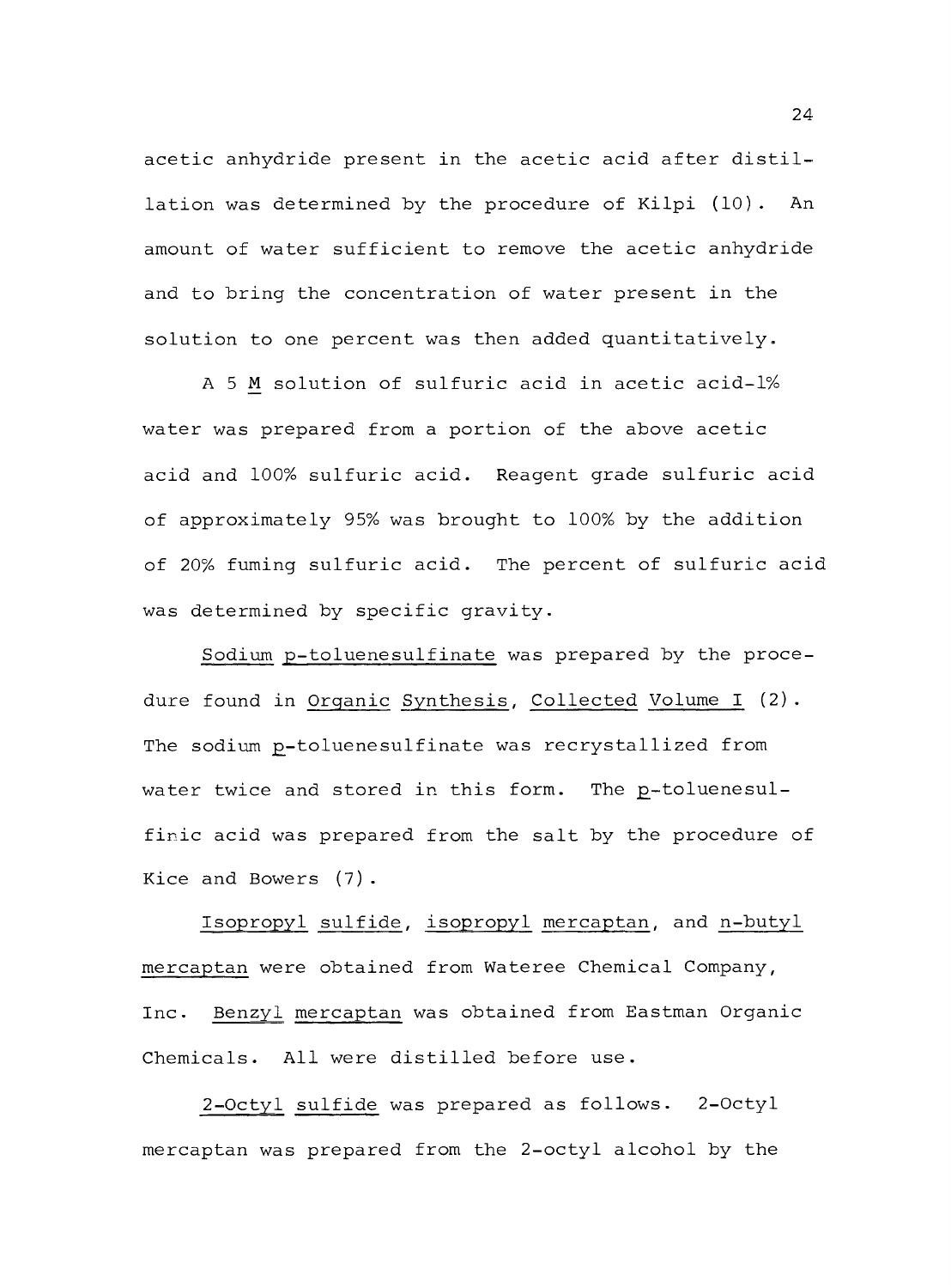procedure of Frank (1). This mercaptan was dissolved in three times its volume of methanol under a nitrogen atmosphere, and an equimolar quantity of potassium hydroxide dissolved in methanol was added. An equimolar quantity of sec-octyl bromide was then added dropwise with stirring. The reaction mixture was allowed to reflux for 10 hours. The sulfide was separated and purified by a series of distillations, b.p. 109<sup>0</sup> (3 mm).

Anal. Calculated for  $C_{16}H_{34}S: C$ , 74.45%; H, 13.22%. Found: C, 74.42%; H, 13.22%.

# Product Study of the Sulfinic Acid-Mercaptan Reaction General Procedure

The general procedure was as follows. A three-neck round -bottom flask was fitted with a condenser, dropping funnel, and a gas capillary by which nitrogen could be bubbled through the reaction mixture. The condenser was connected by tubing to a mineral oil trap which prevented back diffusion of air into the system.

An 0.6 M solution of sulfuric acid in acetic acid-1% water was prepared from the two starting acetic acid solutions. From five to ten mmoles of p-toluenesulfinic acid was dissolved in 100 ml. of this solution. The air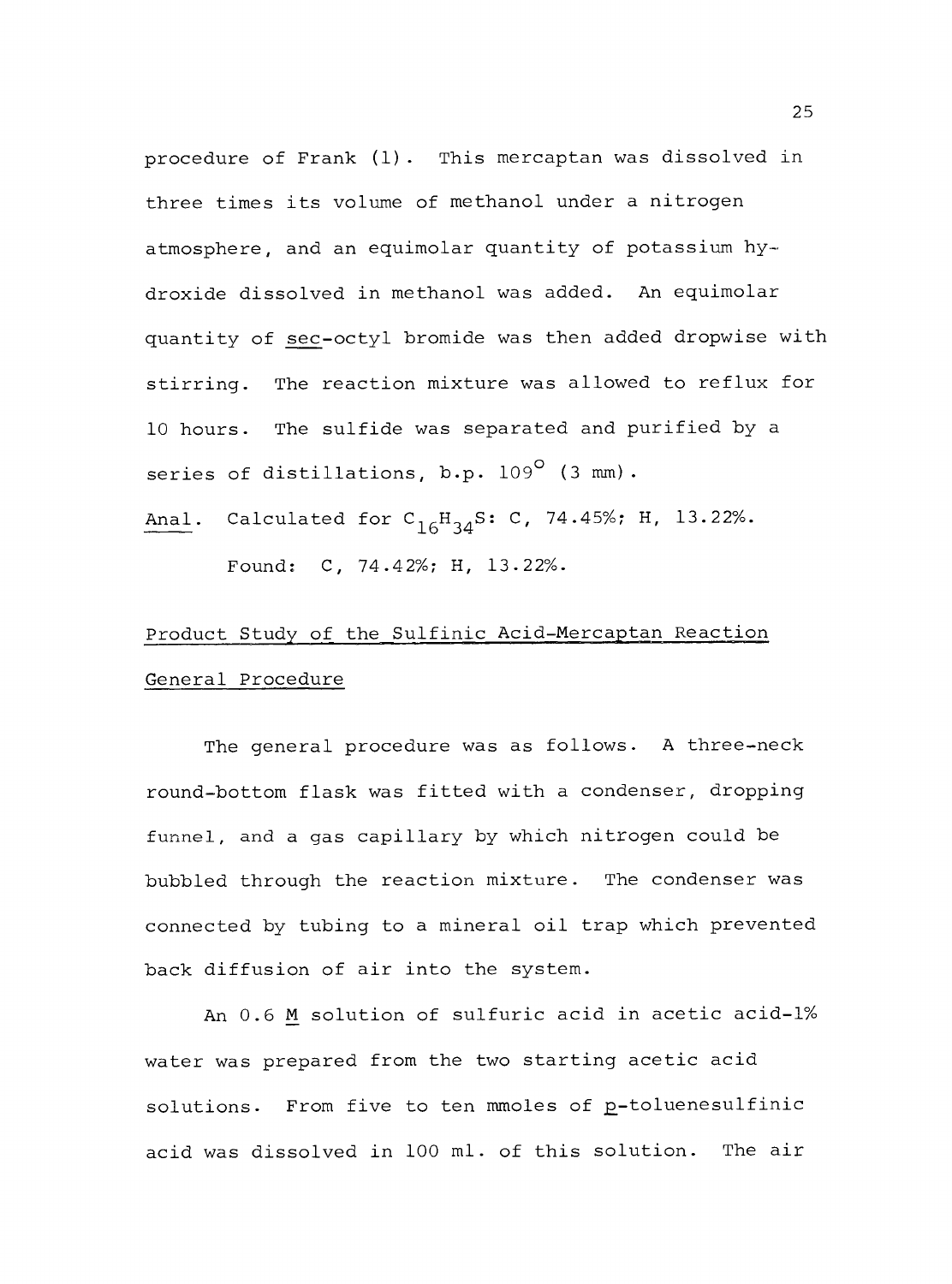was then removed from the solution in the reaction vessel by the slow bubbling of purified nitrogen through the solution. The reaction vessel was then placed in a mineral oil bath at  $70^{\circ}$ , and was allowed to warm seven minutes. At this time 3.0 mmoles of mercaptan per mmole of ptoluenesulfinic acid was rapidly added with vigorous stirring. For the addition, the mercaptan was dissolved in an equal volume of acetic acid-1% water. Three minutes after the addition of the mercaptan, the reaction solution was poured into one liter of distilled water. This solution was extracted with three 200-250 ml. portions of ether, and the ether solution was then washed with several portions of sodium carbonate; it was then washed with distilled water, and dried over anhydrous magnesium sulfate. Most of the ether was removed under reduced pressure at room temperature. The residue was taken up in a small amount of hexane and placed on a column of 75 grams of acid -washed alumina. The column was eluted with the following solvents: 400 ml. hexane; hexane -benzene, 100 ml. 10:1; 100 ml. 1:1, 100 ml. 1:10; 100 ml. benzene; 1:1, benzene -ether, 100 ml. ether, 100 ml. Fractions of 50 ml. volume were collected and evaporated almost to dryness on a steam bath. The residues were then taken up with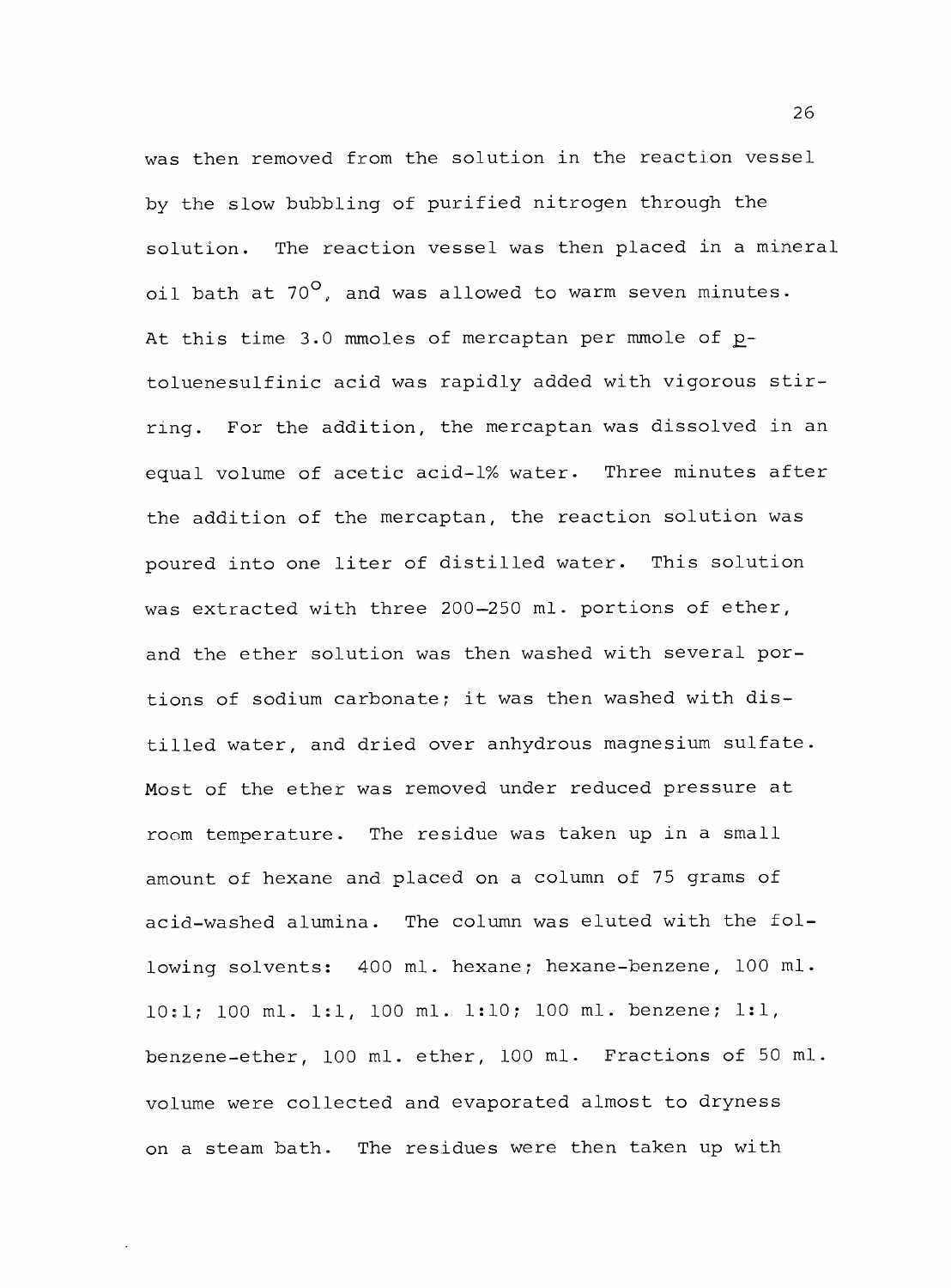ether and placed under vacuum to remove the last of the solvent.

#### n -Butyl Mercaptan-p- Toluenesulfinic Acid

From the reaction of butyl mercaptan (8.12 g.) with 2 toluenesulfinic acid (4.74 g.), 11.1 g. of product was obtained in the residues of the hexane fractions of the chromatography. The product appeared to be a mixture, and by micro-distillation two major fractions could be separated. Fraction I (4.1 g.) had a boiling point of 53-55 $^{\circ}$  (0.6 mm.), the same as n-butyl disulfide. Its index of refraction was 1.4903, as compared to 1.4900 for a known sample of n-butyl disulfide. Fraction II (3.9 q.) had a boiling point of  $102-104^\circ$  (0.6 mm.), and an index of refraction of 1.5657. The rest of the 11.1 grams of material was divided among forerun, cuts between fractions, and residues.

For the purposes of identification, p-tolyl disulfide was prepared as follows. p-Tolyl mercaptan was prepared by the reduction of p-toluenesulfonyl chloride with zinc dust and sulfuric acid by the procedure found in Organic Synthesis, Volume I (3). The mercaptan was then oxidized to the disulfide using a methanol solution of iodine. The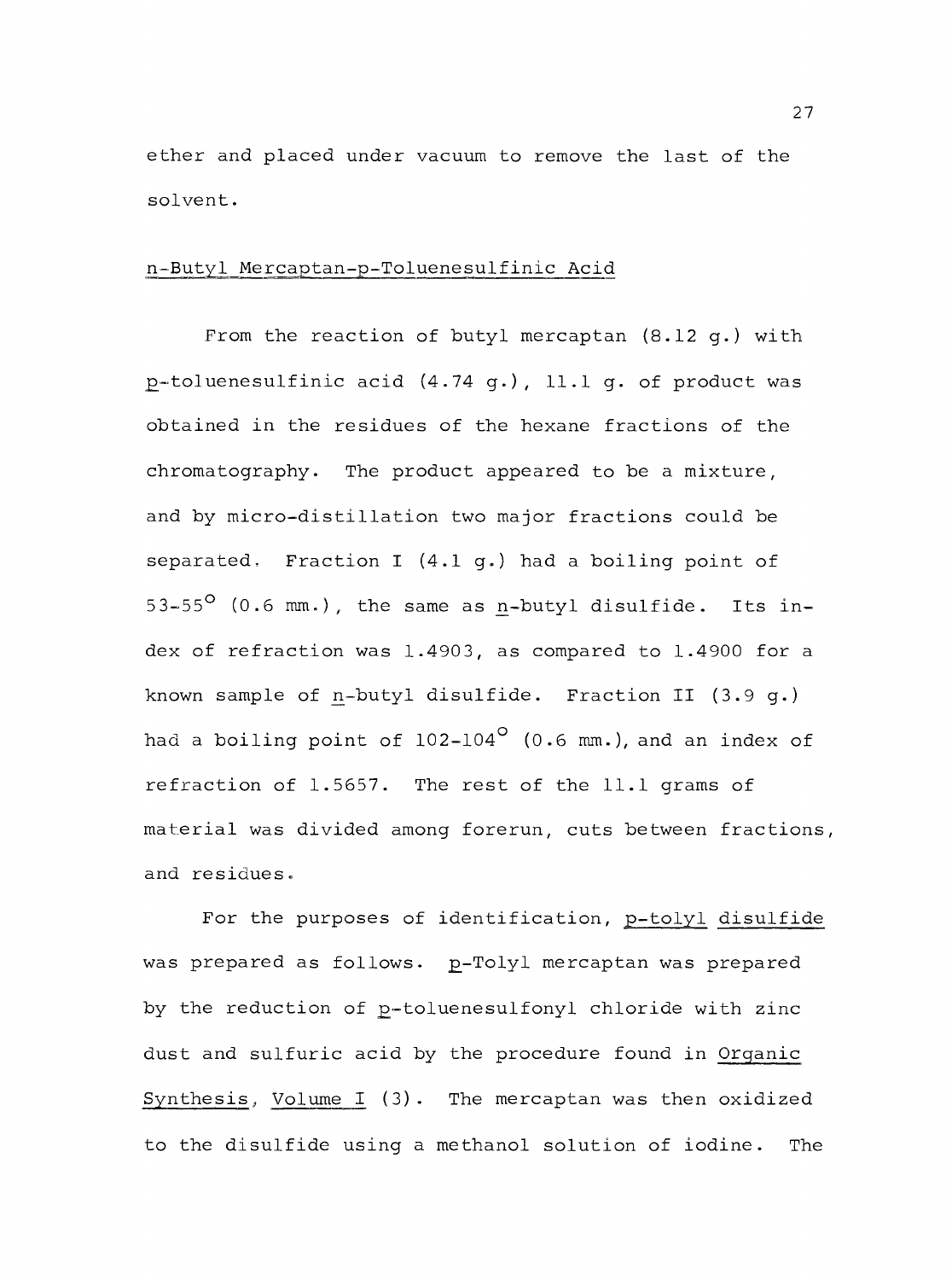disulfide was purified by a series of recrystallizations from methanol, and dried under vacuum. The melting point,  $48^\circ$ , agreed with the literature (4).

Nuclear magnetic resonance spectra were obtained of n-butyl disulfide, p-tolyl disulfide, and Fraction II. Each of the peaks in the spectrum of Fraction II was similar to one of the peaks in the spectra of either nbutyl disulfide or p-tolyl disulfide, but each peak's area was only one-half that for the same peak in the symmetrical disulfides. Integration of the spectrum of Fraction II indicated four aromatic hydrogens, two hydrogens attached to the carbon next to the sulfide linkage, three hydrogens in the methyl of a tolyl group, and seven remaining hydrogens in an n-butyl group. The spectrum of Fraction II is one that might be expected from p-tolyl n-butyl disulfide. Fraction II was subjected to analysis and molecular weight determination.

Anal. Calculated for  $C_{11}H_{16}S_2$ : C, 62.30% H, 7.59%.

Mol. Wt. 212, Found: C, 62.20%; H, 7.72% Mol. Wt. (osmometric in CHCl<sub>3</sub>) 210.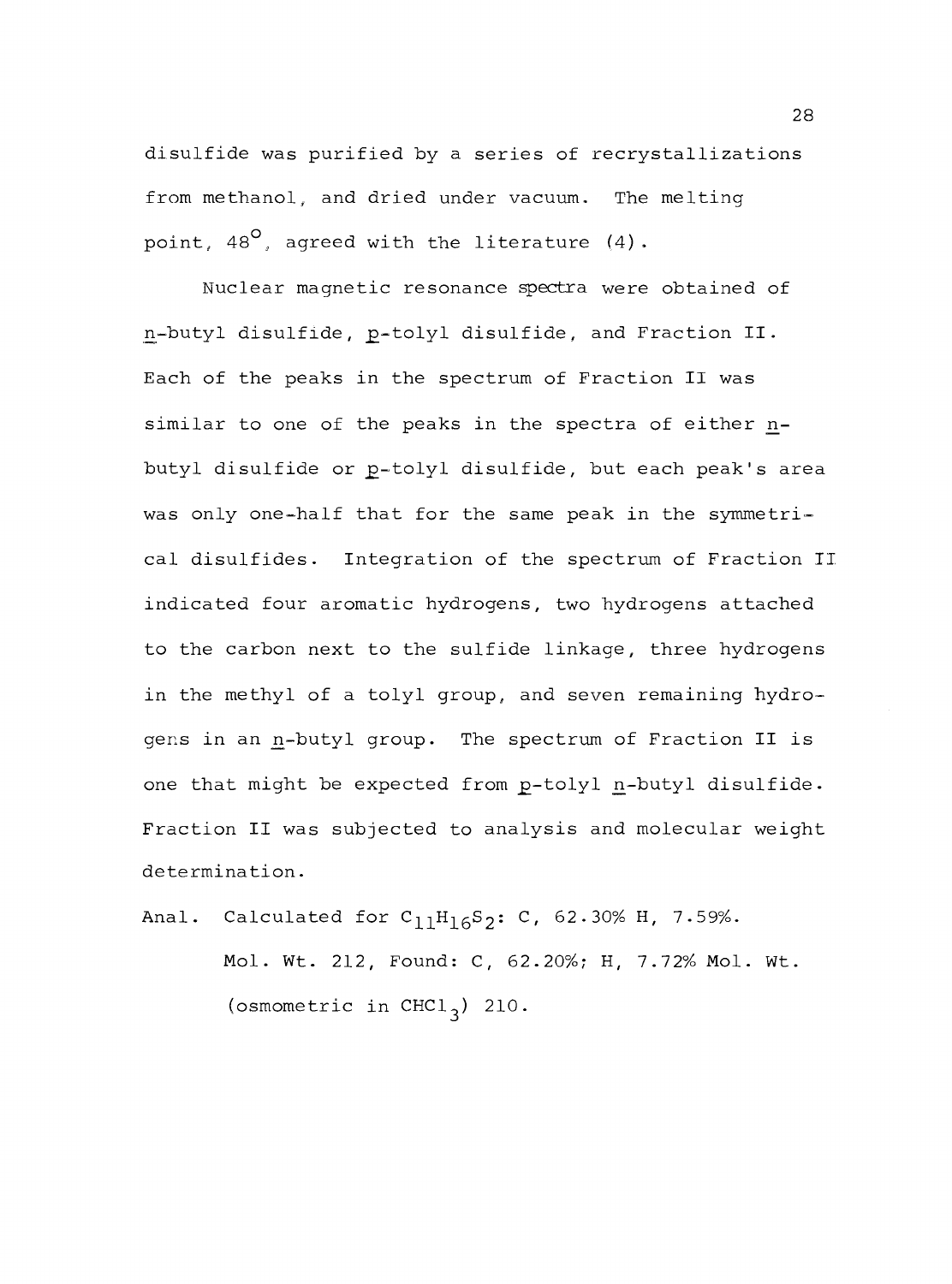## Isopropyl Mercaptan-p-Toluenesulfinic Acid

Because the boiling point of isopropyl mercaptan is  $68^{\circ}$  (5), the reaction was carried out at  $60^{\circ}$  instead of the usual 70°. From the reaction of isopropyl mercaptan (6.8 g.) with p-toluenesulfinic acid  $(4.7 q.)$ , 9.5 g. of product were obtained in the residues of the hexane fractions of the chromatography. By micro-distillation two major fractions could be separated. Fraction I (3.5 g.) had a boiling point of  $23^{\circ}$  (0.6 mm.), the same as a sample of isopropyl disulfide which was prepared by the oxidation of isopropyl mercaptan with a methanol solution of iodine. The index of refraction of Fraction I was 1.4894 as compared to 1.4890 for the known sample of isopropyl disulfide. Fraction II  $(4.1\text{ g.})$  had a boiling point of  $93-94^{\circ}$ (0.1 mm.) and an index of refraction of 1.5738. The rest of the 9.5 grams of product was divided among forerun, cuts between fractions, and residue.

Nuclear magnetic resonance spectra were obtained of isopropyl disulfide and of Fraction II. Each of the peaks in the spectrum of Fraction II was similar to one of the peaks in the spectra of either isopropyl disulfide or p-tolyl disulfide, but each peak's area was only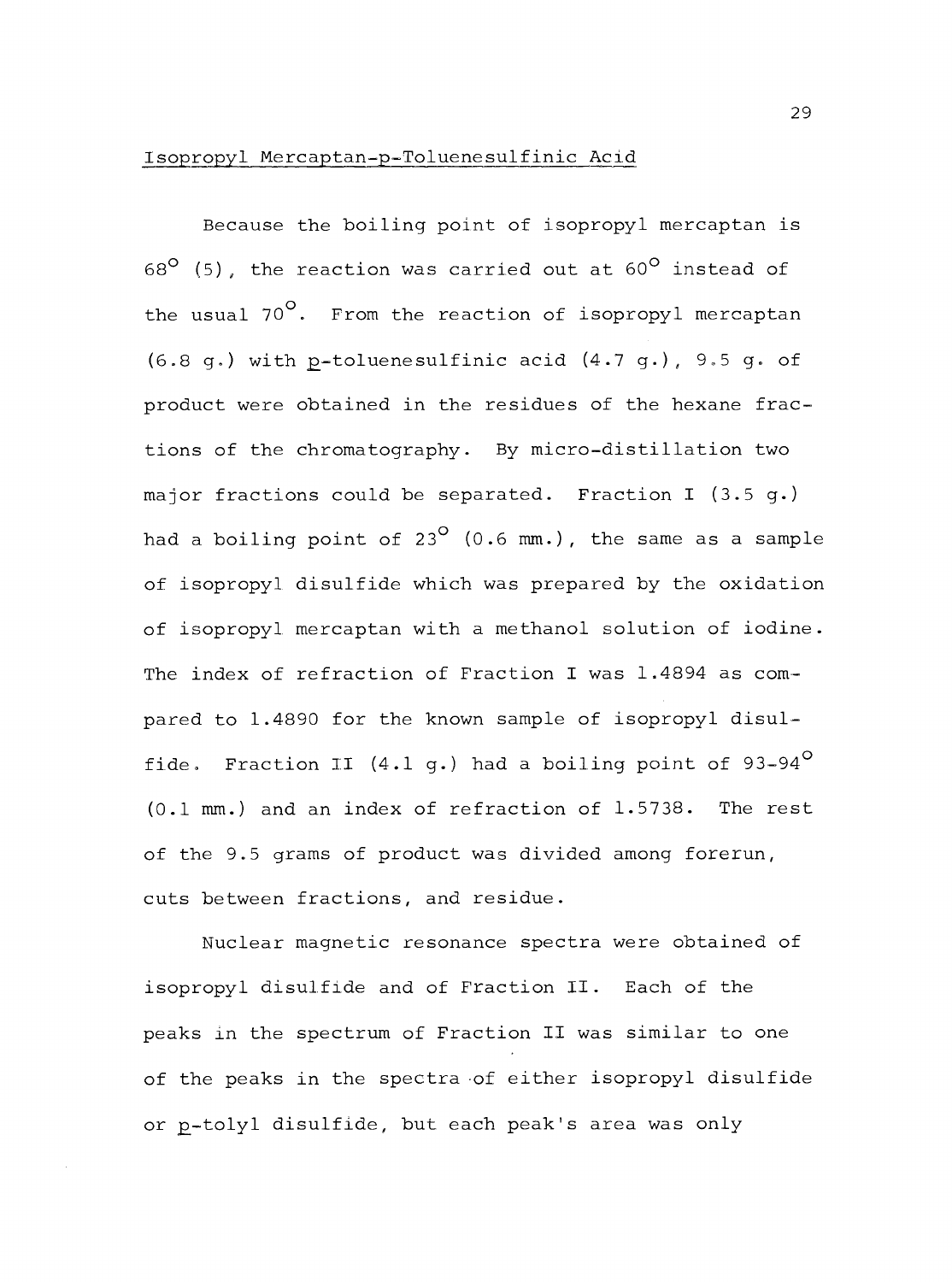one -half that for the same peak in the symmetrical disulfides. Integration of the spectrum of Fraction II indicated four aromatic hydrogens, one hydrogen attached to a carbon next to the sulfide linkage, three hydrogens in the methyl of a tolyl group, and six hydrogens in the methyl carbons of an isopropyl group. The spectrum of Fraction II is one that might be expected from p-tolyl n-butyl disulfide. Fraction II was subjected to analysis and molecular weight determination.

Anal. Calculated for  $C_{10}H_{14}S_2$ : C, 60.50%; H, 7.12%. Mol. Wt. 198. Found: C, 60.60%; H, 7.12%, Mol. Wt. (osmometric in CHCl<sub>3</sub>) 195.

## Benzyl Mercaptan-p-Toluenesulfinic Acid

Benzyl mercaptan was the first to be used in this series. From the first reaction of benzyl mercaptan  $(2.33 g.)$  with p-toluenesulfinic acid  $(1.39 g.)$ , 2.76 g. of product was obtained in the residues of the hexane fractions of chromatography. From the second reaction of benzyl mercaptan  $(2.53 g.)$  with p-toluenesulfinic acid (1.06 g.), 2.43 g. of material were recovered from the hexane fraction residues. The residues appeared to be a mixture of two products, and by fractional recrystallation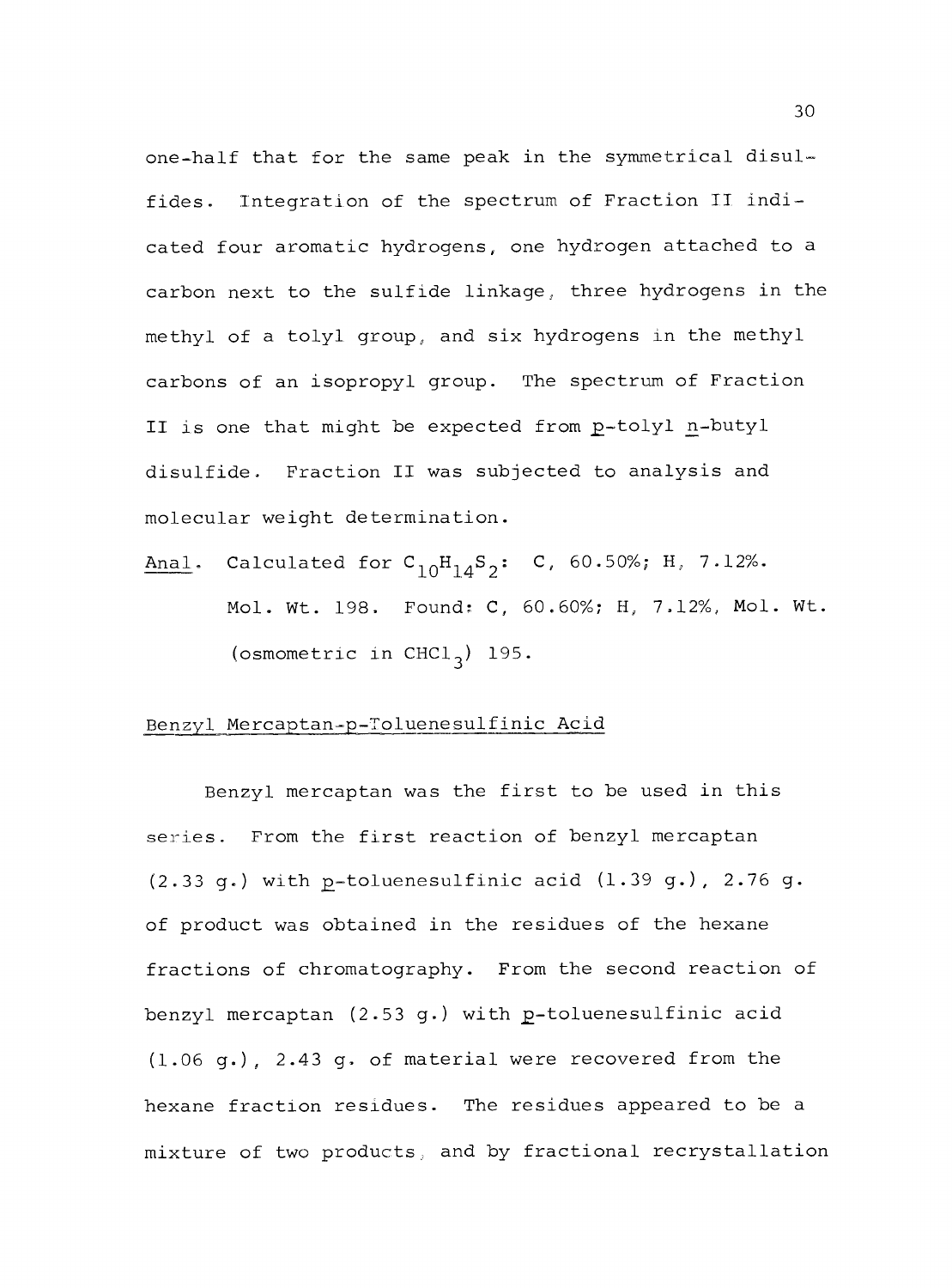two compounds were separated. Fraction I had a melting point of 73 $^{\circ}$ , which is the same as benzyl disulfide (4). A mixed melting point with a known sample of benzyl disulfide showed no depression. Fraction II had a melting point of  $34-35^\circ$ .

Nuclear magnetic resonance spectra were obtained of benzyl disulfide, and Fraction II. Each of the peaks in the spectrum of Fraction II was similar to one of the peaks in the spectra of either benzyl disulfide or p-tolyl disulfide, but each peak's area was only one -half that for the same peak in the symmetrical disulfides. There was shift of  $0.32\gamma$  units in the peak due to the hydrogens attached to the carbon next to the sulfur linkage.

Integration of the spectrum of Fraction II indicated nine aromatic hydrogens, two hydrogens on the methylene carbon of a benzyl group, and three hydrogens attached to the methyl carbon of a p-tolyl group. The spectrum of Fraction II is one that might be expected from p-tolyl benzyl disulfide. Fraction II was subjected to analysis and molecular weight determination.

Anal. Calculated for  $C_{14}H_{14}S_2$ : C, 68.24%; H, 5.72%. Mol. Wt. 246. Found: C, 68.68%; H, 5.77%. Mol.Wt. (osmometric in CHCl<sub>3</sub>) 248.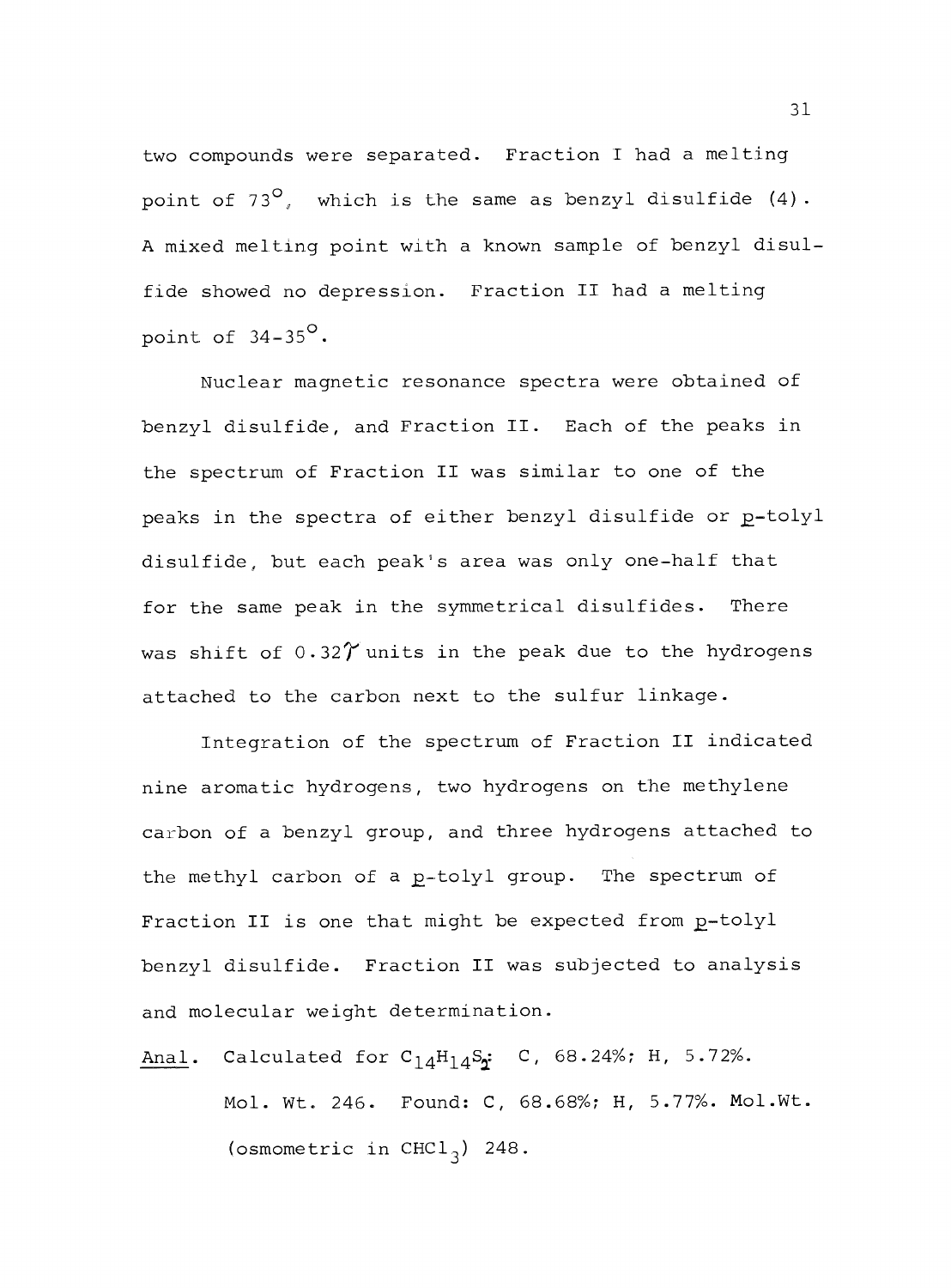# Product Study of the Sulfinic Acid-Secondary Alkyl Sulfide Reaction General Procedure

A reaction vessel as described by Kice and Bowers (6) was used. Between the condenser and oil trap was placed a cold trap. This contained methanol and was cooled in dry ice. The exhaust gases from the reactions were passed through the methanol. Five to ten millimoles of p-toluenesulfinic acid and approximately twice that number of millimoles of the alkyl sulfide were dissolved in 100 ml. acetic acid-1% water containing 0.6 M sulfuric acid. The solution was placed into the reaction vessel, and the air was removed from the vessel by the slow bubbling of purified nitrogen through the solution. The reaction vessel was placed in a constant temperature bath at  $70^{\circ}$  for 2.5 hours. The reaction solution was then worked up in the same manner as described earlier for the reaction solution from the sulfinic acid-mercaptan reaction. The methanol from the cold trap was treated with 2,4- dinitrophenylhydrazine for the detection of volatile ketones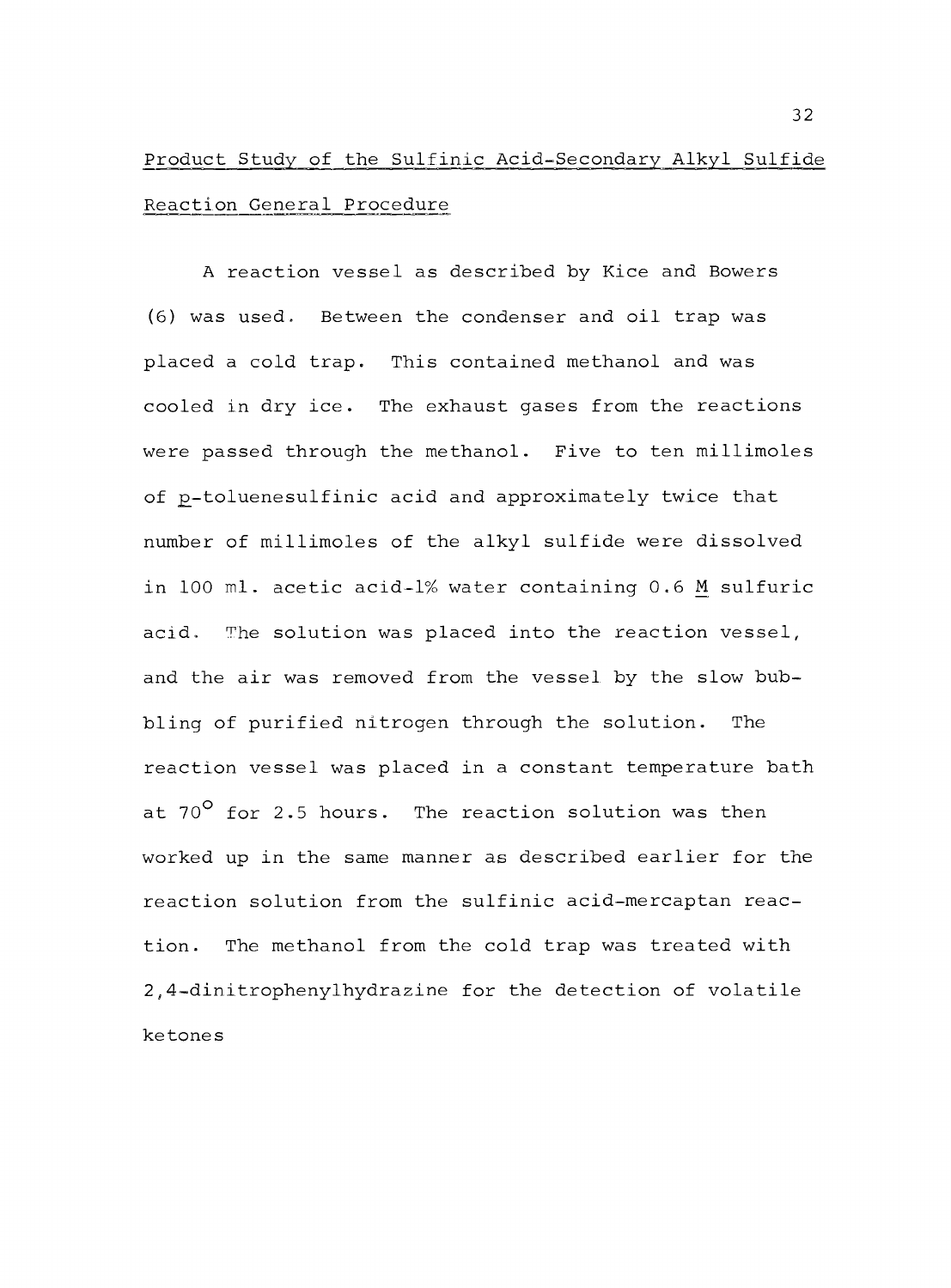## Isopropyl Sulfide -p- Toluenesulfinic Acid

From a reaction employing  $1.51$  grams of p-toluenesulfinic acid and 2.5 grams of isopropyl sulfide, the benzene fraction from the chromatography gave 1.03 grams of p-tolyl p-toluenethiolsulfonate, m.p. 76°. This melting point agrees with the literature (4). Treatment of the methanol solution in the cold trap with 2,4-dinitrophenylhydrazine in the usual manner gave 26 mg. of acetone 2,4-dinitrophenylhydrazone, m.p.  $126^{\circ}$ . A test, in which a known amount of acetone was dissolved in the acetic acid- water -sulfuric acid solution used and was then subjected to the reaction conditions, showed that only 3.3% of the acetone present was carried into the trap and precipitated as the 2,4-dinitrophenylhyrazone. Both the authenticity of the p-tolyl p-toluenethiolsulfonate and the acetone 2,4- dinitrophenylhydrazone were proven by the mixed melting point technique using known samples.

## <sup>2</sup>-Octyl Sulfide -p- Toluenesulfinic Acid

The reaction of 2.68 grams of 2-octyl sulfide and 0.96 grams of p-toluenesulfinic acid gave the following products from the chromatography: From the hexane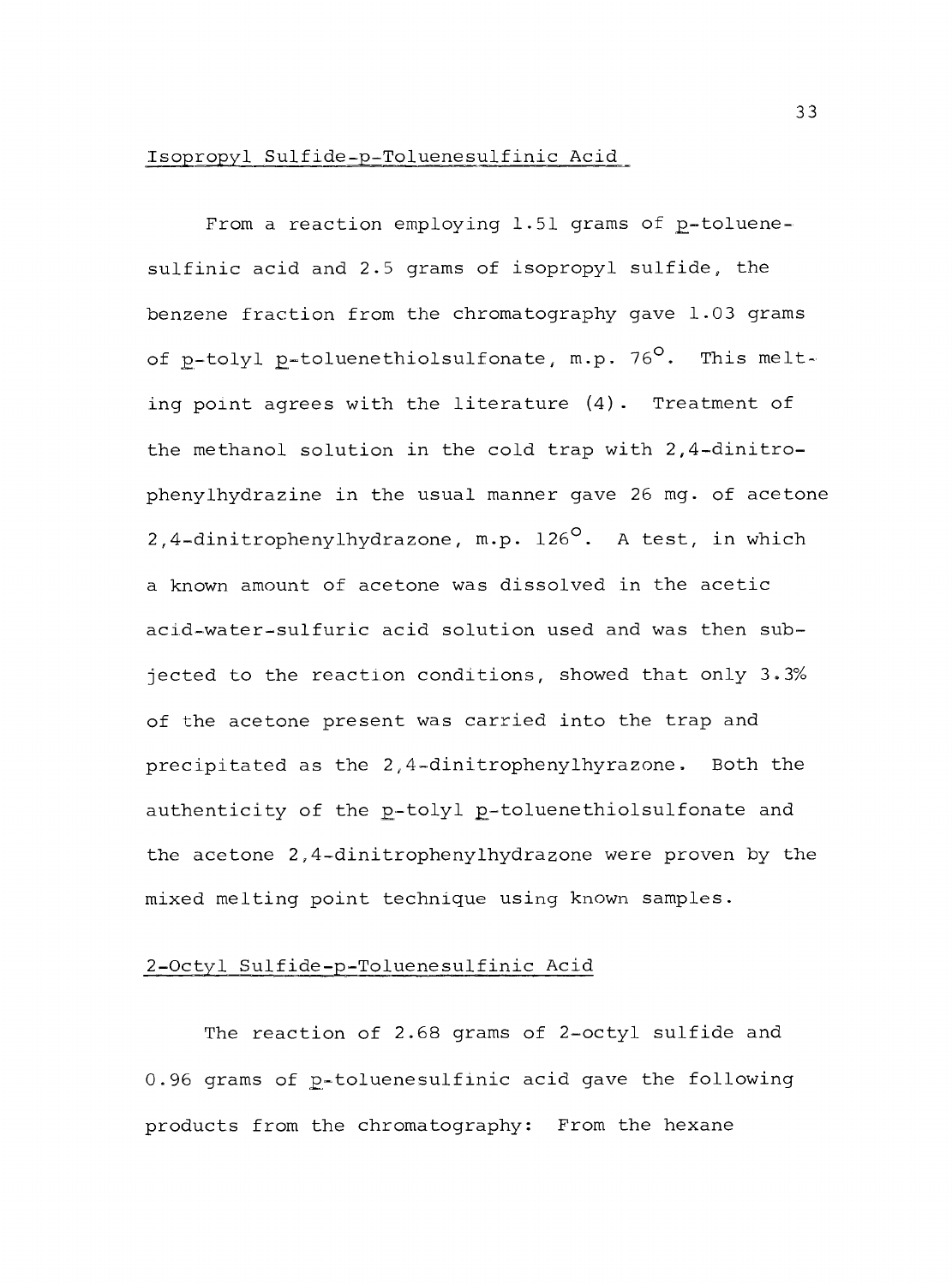fractions, 1.54 g. of unreacted 2 -octyl sulfide; from the hexane-benzene fraction, 0.28 g. of crude 2-octanone; and from the benzene fraction 0.68 g. of p-tolyl p-toluenethiolsulfonate. There was also a total of 0.31 g. of yellow oil as a residue in the last fraction (ether through methanol) .

The 2-octanone was treated with 2,4-dinitrophenylhydrazine in the usual manner, giving a derivative, m.p.  $59^\circ$ . The identity of the derivative was confirmed by a mixed melting point with an authentic sample of 2-octanone 2,4-dinitrophenylhydrazone.

#### SUMMARY

1. Alkyl mercaptans react very rapidly with ptoluenesulfinic acid, when the mercaptan is added rapidly in high concentrations to a solution of sulfinic acid dissolved in an acetic acid-0.56 M water-0.6 M sulfuric acid solvent at  $70^{\circ}$ . The mercaptan will consume one mmole of sulfinic acid for every three mmole of mercaptan added; the reaction products are two disulfides, the first being the symmetrical disulfide derived from the mercaptan, the second being the unsymmetrical alkyl p-tolyl disulfide.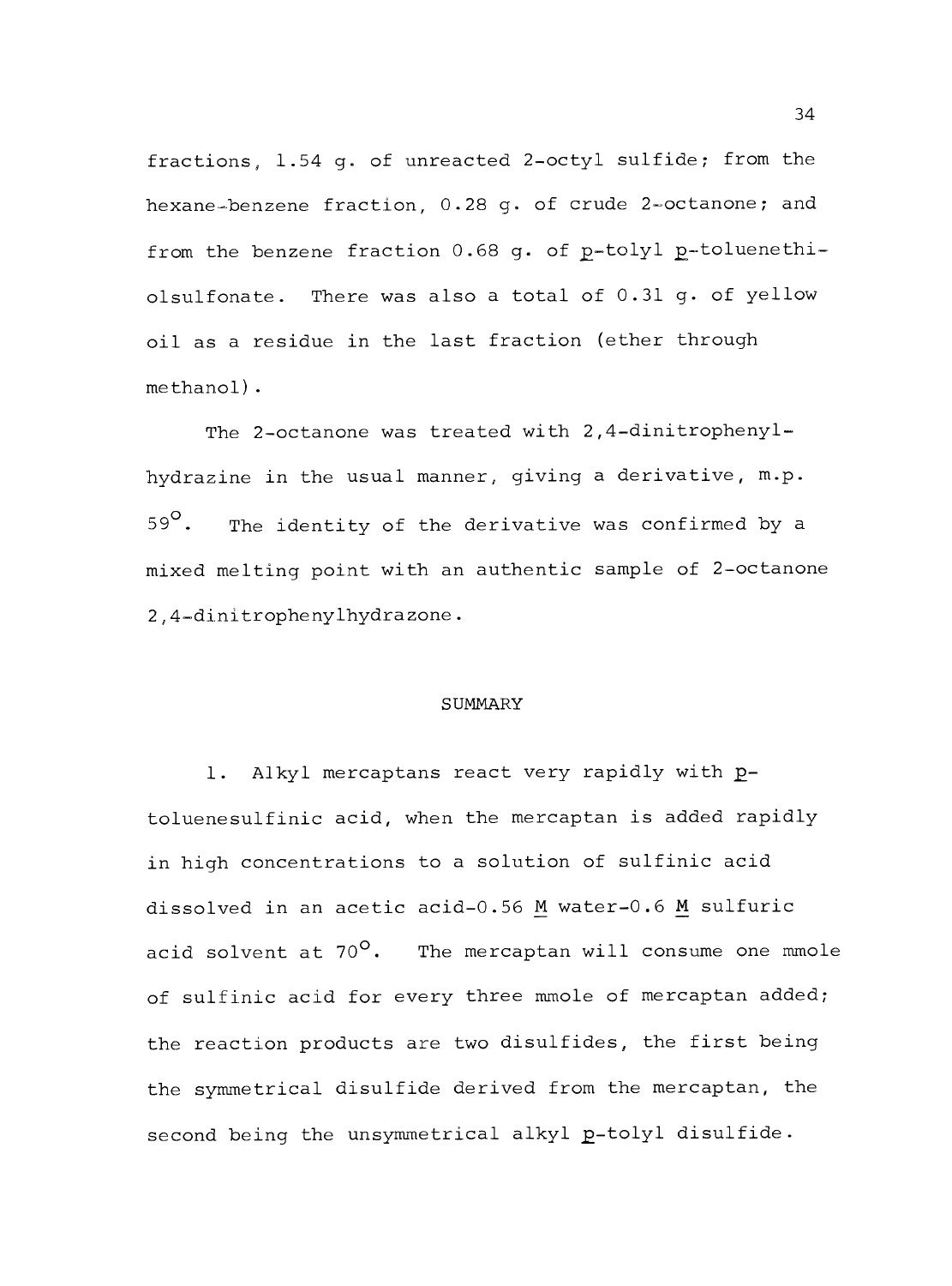2. Secondary alkyl sulfides react with p-toluenesulfinic acid at  $70^{\circ}$  in an acetic acid-0.56 M water-0.6 M sulfuric acid solvent. The products of the reaction so far identified are p-tolyl p-toluenethiolsulfonate and the ketone derived from oxidation of the secondary alkyl group of the sulfide.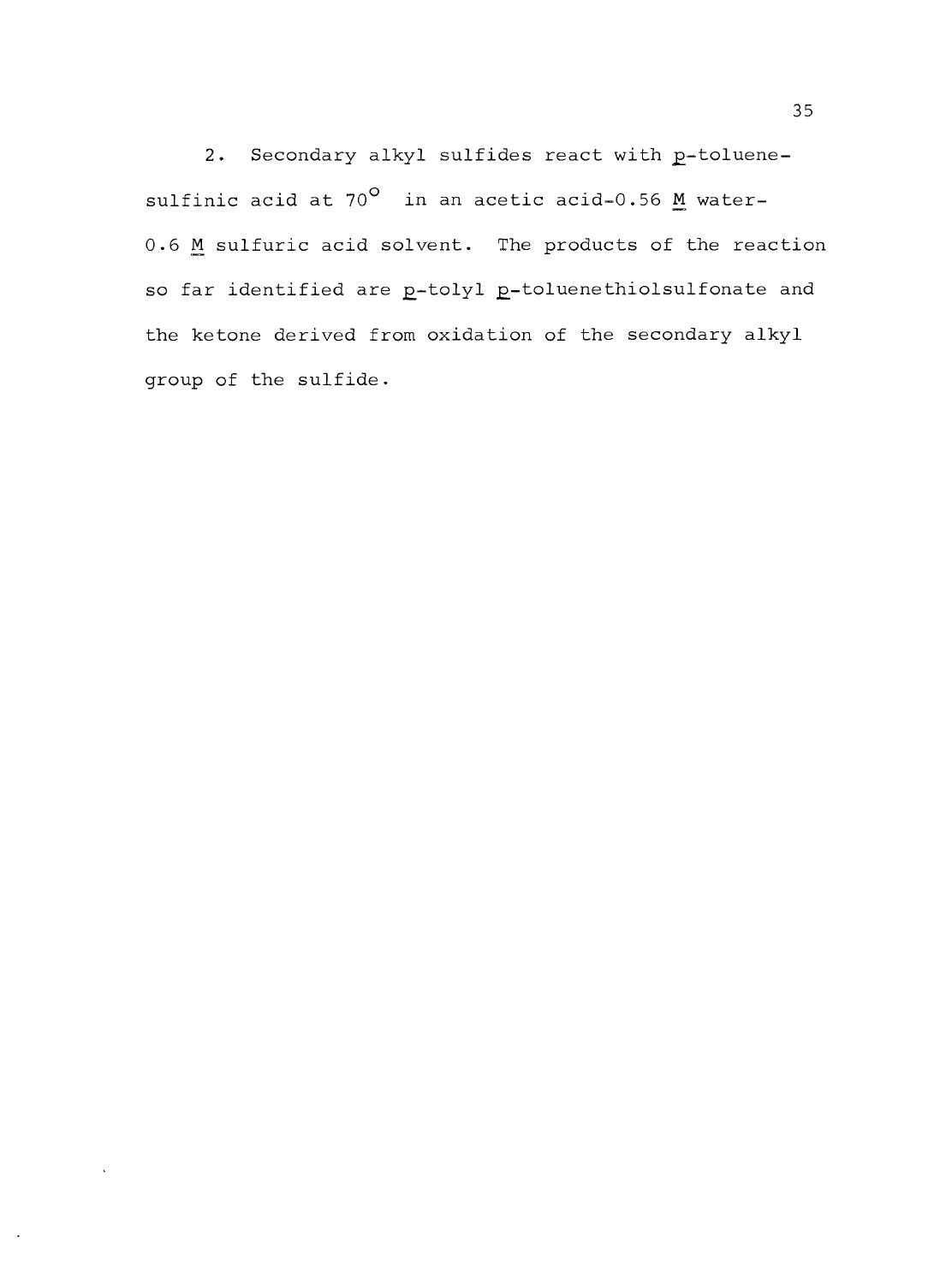#### BIBLIOGRAPHY

- 1. Frank, L. Robert and Paul V. Smith. The preparation of mercaptans from alcohols. Journal of the American Chemical Society 68:2103-2104. 1946.
- 2. Gilman, Henry (ed.) Organic syntheses; collective volume 1. London, John Wiley and Sons, 1932. 564 p.
- 3. Gilman, Henry and A. H. Blatt (eds.) Organic syntheses; collective volume 1. 2d ed. London, John Wiley and Sons, 1941. 580 p.
- 4. Heiborn, L. M. and H. M. Bunbury (eds.) Dictionary of organic compounds. vol. 1. London, Eyre and Spottiswoode, 1943. 1072 p.
- 5. Hodgman, Charles D. (ed.) Handbook of chemistry and physics. 38th.ed. Cleveland, Chemical Rubber Co., 1956. 3206 p.
- 6. Kice, John L. and Kerry W. Bowers. The mechanism of the disproportionation of sulfinic acids. Journal of the American Chemical Society 84:605-610. 1962.
- 7. Kice, John L. and Kerry W. Bowers. Mechanisms of reactions of sulfinic acids. II The reaction of p-tolyl disulfide with p-toluenesulfinic acid. Journal of the American Chemical Society 84:2384- 2389. 1962.
- 8. Kice, John L. and Kerry W. Bowers. Mechanisms of reactions of sulfinic acids. III The reaction of some dialkyl sulfides with p-toluenesulfinic acid. Journal of the American Chemical Society 84:2390- 2394. 1962.
- 9. Kice, John L. and Eva Morkved. Mechanisms of reactions of sulfinic acids. V The detailed mechanism of the alkyl sulfide -sulfinic acid reaction. Journal of the American Chemical Society (to be submitted).